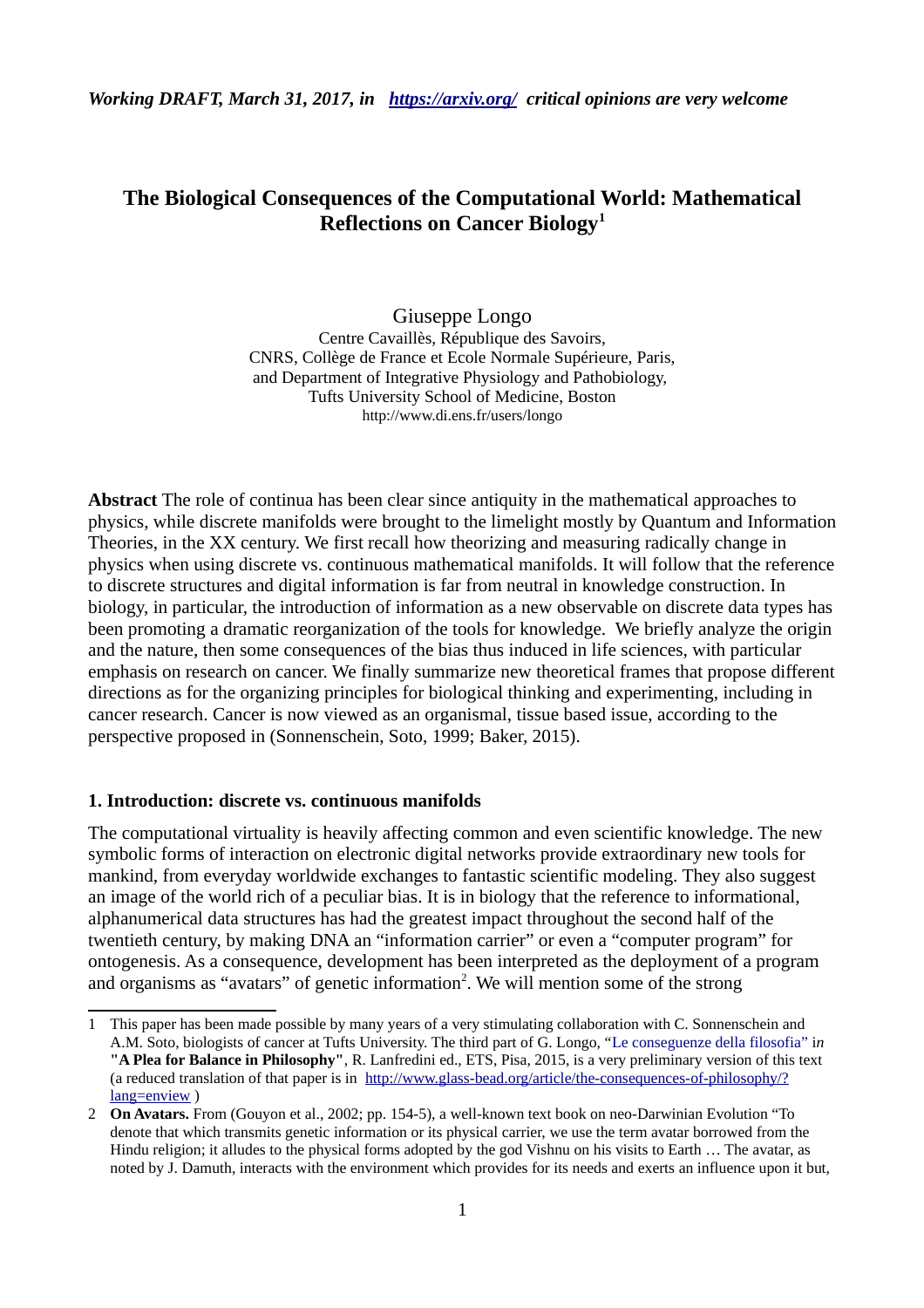consequences of this weak conceptual frame based on a vague, common sense reference to computational notions<sup>[3](#page-1-0)</sup>, with particular emphasis on cancer research.

It should be clear that Information Sciences as such do not imply, per se, the fuzzy applications of their notions to other domains. Yet, they contain the grounds for a reading of the world through the digital or "discrete" grid of numerical databases and computations, as soon as those fantastic tools for digital computing are transformed in "models" or *true images* of physical or biological phenomena. In other words, we claim that the intelligibility of the world proposed by discrete mathematical structures is far from neutral: typically, it yields a peculiar approach to causality.

### **1.1 Physical causality and discrete manifolds**

By "discrete" here we refer to the only good mathematical sense one can give to this notion: the points of a discrete manifold can be "naturally" given the discrete topology, that is, they may be all isolated, each in its own neighborhood<sup>[4](#page-1-1)</sup>. B. Riemann (1854) beautifully expressed this in his fundamental writing that opened the way to differential Geometry and, then, Relativity Theory: « … in a discrete manifold, the ground of its metric relations is given in the notion of it, while in a continuous manifold, this ground must come from outside. Therefore, either the reality which underlies space must form a discrete manifold, or we must seek the ground of its metric relations outside it, in binding forces which act upon it.» In other words, a discrete, complete manifold forces a unique metrics, where each point is "naturally" isolated and there is a minimal distance,<sup>[5](#page-1-2)</sup> while the metrics (and, thus, the curvature of space that he correlated to the metrics by his fundamental result) is grounded on the *causal relations* (the "forces acting on it"). Einstein understands gravity as a cause of falling bodies, by identifying it to inertia in curbing Riemannian spaces $6$ .

James Jeans, a major (quantum) physicist of the early XX century, insists: "when discontinuity gets in, causality gets out". A discrete manifold is totally discontinuous or totally disconnected: its scattered points have no topological connection with each other. Note that Quantum Physics and its indeterminism are presented in space and time *continua*: "discrete" structures appear in the dimension of energy (or in the dimension of Planck's h, an action, i.e. energy  $\times$  time). Typically, the energy spectrum of the bound electron is discrete, a true surprise in 1900, while the free electron has a continuous spectrum. As a special case of quantum indeterminism, 0-1 alternatives may also result at measurement, such as the spin-up or spin-down of an electron; then the "standard" interpretation consistently and audaciously claims that this event "has no causes", it is pure contingency – thus, "causality gets out". From Einstein to Böhm and De Broglie, some physicists rejected this interpretation and many still search for "hidden variables" or hidden causes varying in an underlying continuum. These scientists hoped that hidden causes (hidden variables in continua) could also justify quantum entanglement, that is, probability correlations in measurements of remote

above all, the avatar is produced by genetic information to ensure that this information is passed on. *Individual organisms easily meet this definition.* They interact with the environment, are produced by genetic information, and copy the information . .. . Selection targets only genetic information, *avatars are mere vehicles.*" [Italics added].

<span id="page-1-0"></span><sup>3</sup> A. Danchin (2003; 2009) is one of the few biologists who tried to search rigorously for compilers and operating systems in DNA, while exploring even a possible genetic meaning of Gödel's theorem (see below for this peculiar case of "gödelitis").

<span id="page-1-1"></span><sup>4</sup> If you consider the continuum of the real number line, the discrete topology on it is surely not "natural": all maps are continuous on it and no relevant mathematics can be done with this. The so called "natural topology" on the real line is usually considered the "interval topology" (or metrics); it is "natural" as it is derived from classical measurement in physics, which is always an interval (classical, and relativistic, measurement is approximated, it is given as a continuous interval, by principle – no jumps, no holes). "Naturality" can also be formally defined in fully general Category Theoretic terms, see (Asperti, Longo, 1991).

<span id="page-1-2"></span><sup>5</sup> Typically, there are no accumulation points, that is limits points for a converging series, or operations converging to the limit make no sense.

<span id="page-1-3"></span><sup>6</sup> **On Symmetries**. Along this idea, XXth century physics largely replaced causality by "symmetry properties", as extensively discussed in (Bailly, Longo, 2011). Indeed, by the unification of inertia and gravity, Einstein could say that a body falls for "symmetry reasons" (inertia is a symmetry property in the equations, by Noether's Theorems, see the reference). Yet, so far, in biology it may be wiser to preserve a "causal" terminology.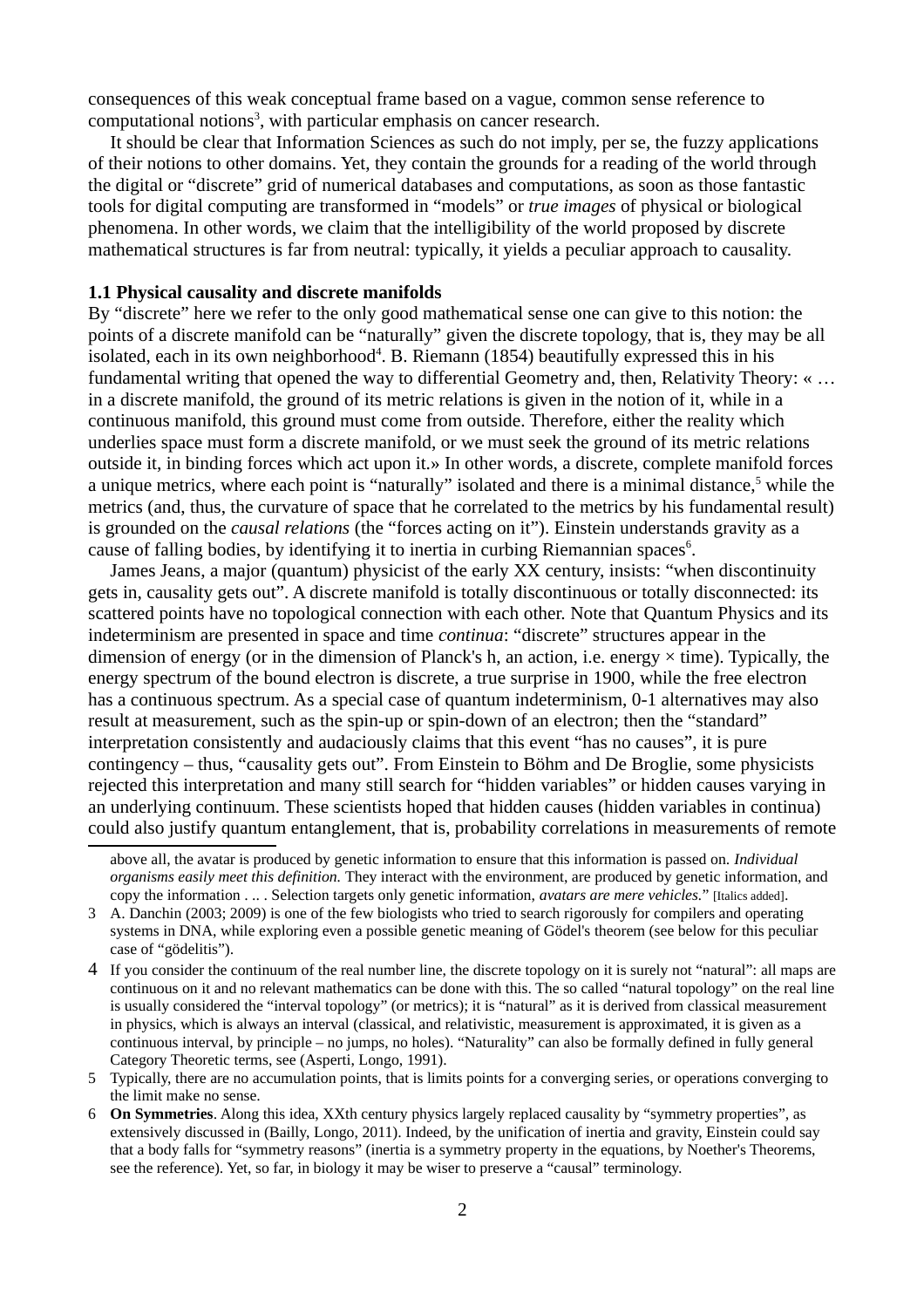events (Jaeger, 2009). Note that this is yet another phenomenon that prevents from attributing to quantum space-time a discrete structure, as well separated small boxes of the size of Planck's length, say. By entanglement, quantum observables cannot be "separated" by measurement (there are instantaneous probability correlations, even at a distance). Thus, we are particularly far from the discrete topology, made of isolated, totally disconnected points.

In other words, discrete structures or discretized events provide an *a-causal* image of the world. The key issue of measurement, as the only form of access we have to phenomena, is set aside: both classical approximated measurement (an interval in continua) and the challenges of quantum measurement are forgotten (indetermination, entanglement). Digital databases are accessed exactly, a non trivial technological achievement in actual computers, and the causal relations are replaced by discrete dynamics of "information" encoded by digits; this dynamics follows formal rules or instructions on how changes of digits have to take place, that is following a "program". These replacement rules (replace a 0 by a 1, or vice versa) physically function according to hidden forces that act on discrete structures, that is, by varying on underlying continua. But, then, how does a digital computer actually work?

### **1.2 Computational dynamics**

Modern computers are based on a fundamental idea by Turing (1936): namely, the split between software and hardware, as for the *elaboration* of information. The autonomous science of software or of programming was born, with its general mathematical frames in some fantastic areas of great mathematical rigor and achievements, thanks to Turing, Gödel, Church and a few others (Computability Theory, Proof Theory, Type Theory, thanks to which the author of these lines earned most of his living). The core idea is that programming and its science is independent from the hardware<sup>[7](#page-2-0)</sup>. Similar conclusions can be drawn from Shannon's theory of *transmission* of information (1948): its analysis is independent from the material structure for the transmission (cables, waves, drums …).

Thus, programming may be identified with a general form of "term (re-)writing": programs are an alpha-numeric writing of instructions on how to transform or re-write alphanumeric strings into new alphanumeric strings (Bezem et al., 2003). In computer networks, distributed in space-time continua, this presents some peculiar difficulties adequately dealt by the difficult mathematics of concurrent and network programming. This is based, when needed, on continuous dynamics of complex structures (Baccelli, 2016a; 2016b), yet, these dynamics are still grounded and act on discrete data bases by term re-writing (Aceto et al., 2003). However, if one looks closely into a computer's hardware, the instructions that modify a discrete data type act by variations of electric tension's levels *in continuous fields* and/or *by driving* electric currents *in continua* into two stable states, throughout discrete thresholds. That is, in silico, continuous dynamics undergo "critical transitions", such as switches, that stabilize current or no current states in a material component of the hardware (the 0 and 1 at the base of computing). So, physical causes still refer to continua, yet the physical structure of computers allows seeing only a discrete interface, "pixel by pixel", where causality is hidden and only the writing and re-writing system appears (the changing 0 and 1's). This is an amazing technological construction, whose discrete visible image is as far from the world as the invention of the alphabet, some 5.000 years ago in Mesopotamia (Herrenschmidt 2007). At that time, as paleo-anthropologists claim, humans first discretized the continuous flow of language, originally a song. Indeed, modern digital computers are the latest advancement of that atomistic invention of ours, which cuts the flow of language into meaningless letters. Today, the alphabetic writing, once static, *moves* on a screen, it is not only written, but it is *re-written* according to written

<span id="page-2-0"></span><sup>7</sup> Note that a major difficulty in realizing, concretely, Quantum Computing is due to the constraints that the physical theory (thus, the hardware) imposes to programming and to the unavoidable blend of hardware and software: e.g. measurement, which co-constructs the quantum state, and entanglement have key programming (software) consequences. And these are major challenges well beyond current information theories and technologies.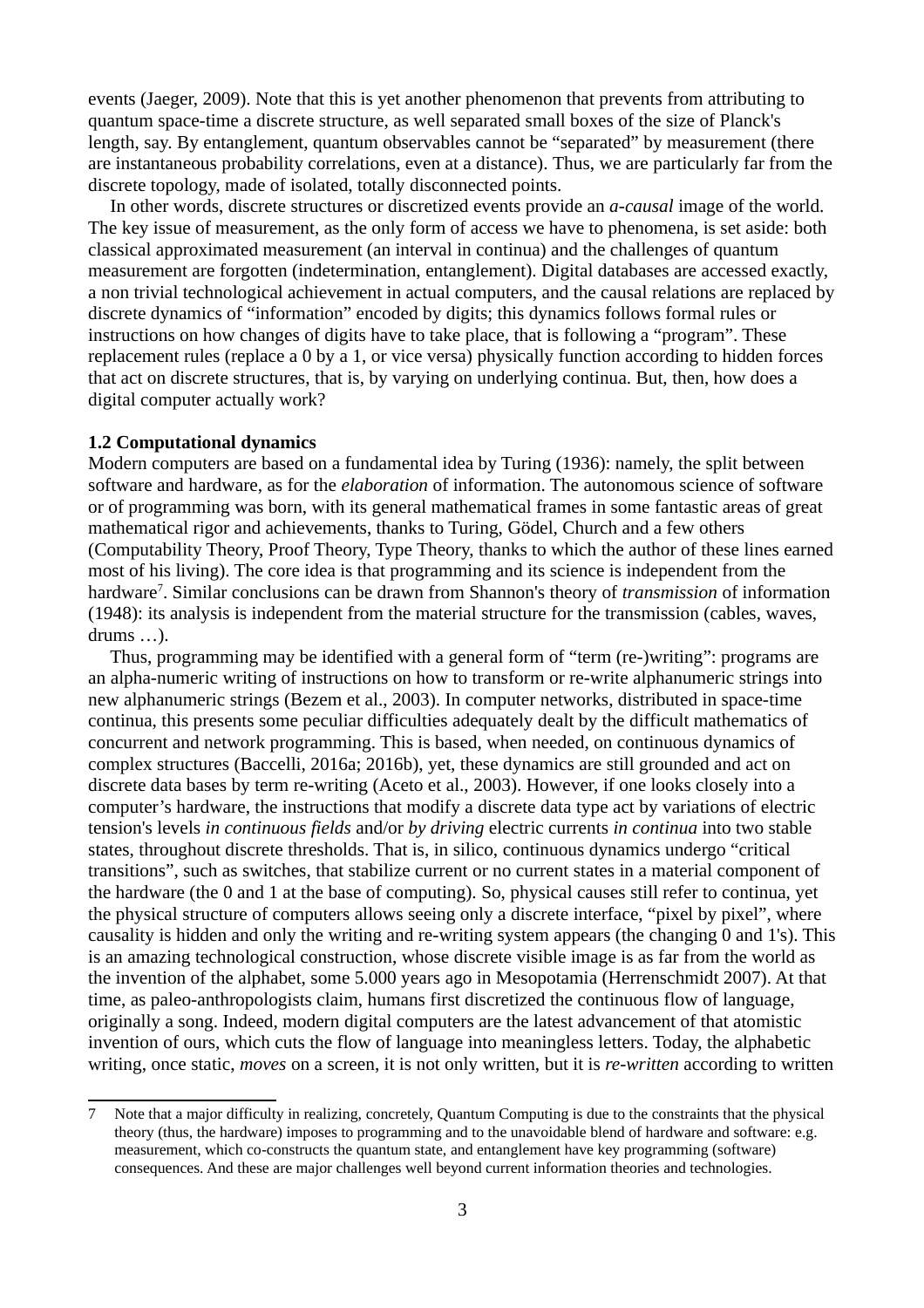instructions. So, causality gets out from the image of the world that is proposed by re-writing machines, as it is hidden by a cascade of major technological inventions. We only see pixels, rewritten from other pixel, 0s transformed in 1s and vice versa, by exactly-defined instructions in a discrete structure, with no idea for the biologist nor relevance for the computer scientist of how this is physically obtained. This is a fantastic accomplishment by the science of software (Theory of Programming), which has been broadly developed, independently of the hardware support and its causal dynamics. Instead, the analysis of a causal structure may be relevant in the natural sciences (e.g. one searches for the "causes" of cancer), possibly even to exclude causes, as standard quantum physics dares to do (the a-causal nature of the spin-up or down of a quanton).

And here is another fantastic feature of discrete computations and information technologies: any set of isolated points can be (isomorphically) encoded just in one dimension - a *sequence* of 0 and 1's suffices – discrete data and computations are insensitive to dimensional coding. This is essential in order to encode Turing's Universal Machine and, thus, today's operating systems and compilers: they are encoded like programs and data, all in the same, unique dimension, the "Type" (or dimension) of numbers. The expressiveness of computing is based on the self-referential power of recursion and compiling, all encodable in the Type of integer numbers, a fantastic invention by Gödel, Church, Kleene and Turing. But this feat has been obtained by its insensitivity to dimensions (and to codings, modulo some coding costs).

Once again, these are very effective tools, but may yield a totally distorted image of the physical and biological world<sup>[8](#page-3-0)</sup>. Typically, everything changes in physics and, a fortiori, in biology as well when changing dimensions: from the dimensionality of energy vs. force, say, to the description of waves' propagation, heat for example, dimensional differences are crucial, in physics; in biology, if one forgets dimensionality then one may also miss the bodily material structure of organisms, which necessarily is three space dimensions<sup>[9](#page-3-1)</sup>.

In conclusion, the informational/computational approach diverts attention from the rich networks of causal relations, within an organism and an ecosystem, in favor of an instructional *a-causal*  perspective. A change in a phenotype *must* derive from a change in the instructions that are encoded in discrete data types which may totally bypass the physico-chemical causal structure or even force a wrong one (see below). Moreover, by the loss of relevance of the dimensional analysis and the split software/hardware, this approach misses the *proper dimensionality* and the *radical materiality* of biological entities. These are made of that specific matter, the bases of DNA, the molecular components of membranes and … nothing else, in a space that we strictly understand in threedimensions. There is no way to transfer the biological "information" in DNA on Lego, like in the toy Turing Machine constructed in homage to Turing in Manchester in 2012, and have it work for ontogenesis. Synthetic biology extracts and re-combines fragments of DNA and places them in cellular membranes with their proper physico-chemical and dimensional structure. The dualistic perspectives, software vs. hardware, or soul vs. body, a fantastic invention for the purposes of computing with machines, or a strong religious commitment, respectively, constitute a major distortion of knowledge when imported into the natural sciences. They set on fuzzy grounds, for instance, the analysis of the causes of cancer (see below).

<span id="page-3-0"></span><sup>8</sup> Wolfram and his followers claim that the Universe may be seen as a (big) Turing Machine (Wolfram, 2013). From this perspective, an apple would fall because it is programmed to fall, like a falling apple on a computer screen. The modern physics of symmetries (see the previous note on Symmetries) is not much affected by these claims. But, for lack of a theory of organisms, the myth that an embryo develops since it is programmed to do so has been more successful than the unneeded computational explanation of falling bodies.

<span id="page-3-1"></span><sup>9</sup> Through "mean field theory", in physics, we know that more than three space dimensions force a mean field and forbid singularities, such as barriers, membranes ... a difficult world for organisms. In two dimensions, it is hard to have ducts and their crossing. We seem to be fit just for three space dimensions, no more, no less. Encodings miss or bypass this fundamental aspect of topological/geometric structures: indeed, everything "geometric" or spatial is *sensitive to coding* and to *dimensions*.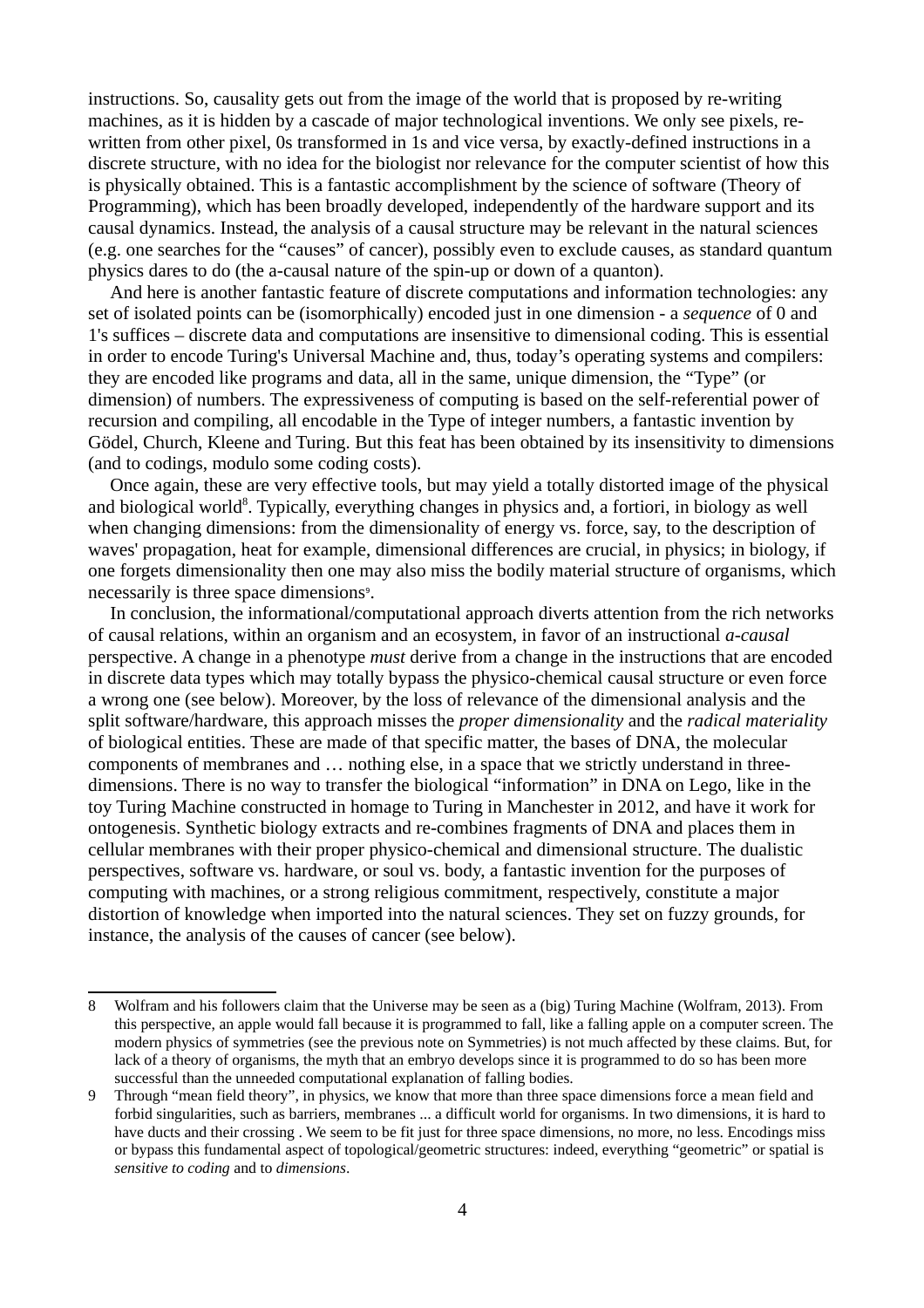## **2. Strong Consequences of Weak Hypotheses**

Once focusing on term re-writing as the programming structure of selfish genes, (physical) causality gets out and "instructions" or "recipes" (Maynard-Smith, 1999) guide the analyses of biological phylogenetic and ontogenetic dynamics. So, François Jacob explicitly identified genes with alphabetic writing<sup>[10](#page-4-0)</sup>, while W. Gilbert (1992) claimed that, once fully decoded the human DNA, we would have been able to encode it in a CD-rom and say: "Here is a human being, this is me". In the same vein, Francis Collins, director of the National Human Genome Institute, publicly asserted in 2000: "We have grasped the traces of our own instruction manual, previously known to God alone."

The informational approach to biology transforms into ontologies the images of programming on discrete data types as drawn from common sense understanding – with which science is supposed always to break (Bachelard, 1940), like when we moved away from the common sense idea of sunrising on a immobile Earth. As a matter of fact, the reference to "information" and "programming" is not scientific, as it does not use the fundamental properties, nor the fundamental invariants of these robust scientific disciplines, such as the fantastic split software/hardware and the one-dimensional encoding or other mathematical invariants proper to information and programming. Instead, it uses a vague, common sense "transfer" and "weak" meanings<sup>[11](#page-4-1)</sup>. Nor it is metaphorical, as metaphors are rich of meaning transfer; that is, they add knowledge by referring to (other) meaningful contexts. The crude, naive dualism and immateriality of these vague references is sufficient though to erase the singularity and historicity of the living, which can be always surmised as *this living thing here*, in *this three dimensional space*, with *this* body and *this* history.

This specificity of organisms is hard to be described by the ideal invariance of mathematics, by the a-historic and generic nature of its objects; this is implied by the absence of the invention of new mathematical concepts and structures inspired by biology, when compared with the fantastic role of physics in producing new mathematics. And in no way it can be reduced to the uni-dimensional and immaterial invariance of computer software and its digital coding.

In summary, is information used in Shannon-Brillouin sense? Does information refer to Turing-Kolmogorof Algorithmic information theory? Is it always to be viewed as software on discrete data types? In spite of the lack of a scientific specification of what information means exactly, the informational approach was justified by and/or implied several important consequences. First, the molecular structures became the obvious discrete data types and codes for programs and the ultimate information storage of organisms and all biological dynamics. Then the functional specificity of nucleic acids was supposed to be entirely due to individual sequences of its bases, as complete codes for the sequences of the amino acids of proteins. Moreover, exact macromolecular specificity, e.g. the *key-lock* paradigm, was *derived* from the analysis of how to elaborate and transmit information: "Necessarily stereospecific molecular interactions explain the structure of the code ... a boolean algebra, like in computers" (Monod, 1970). Stereospecificity allows the "oriented transmission of information", as assumed by Crick's 1958 Central Dogma of molecular biology, (Monod, 1970).

Here are the shared views that still now follow from the information theoretic frame, as summarized

<span id="page-4-0"></span><sup>10</sup> "La surprise, c'est que la spécificité génétique soit écrite, non avec des idéogrammes comme en chinois, mais avec un alphabet" F. Jacob, Leçon inaugurale, Coll. France, 7 mai 1965.

<span id="page-4-1"></span><sup>11</sup> In a rare attempt to turn these "metaphors" into precise notions, Maynard-Smith (1999), in an extensively quoted paper, explicitly mentions Turing-Kolmogorof (Elaboration or Algorithmic Information Theory) and Shannon-Brillouin (Transmission or Communication of Information), but confuses these approaches in their dual relation to complexity and entropy, see (Longo et al., 2012; Perret, Longo, 2016) for a critique.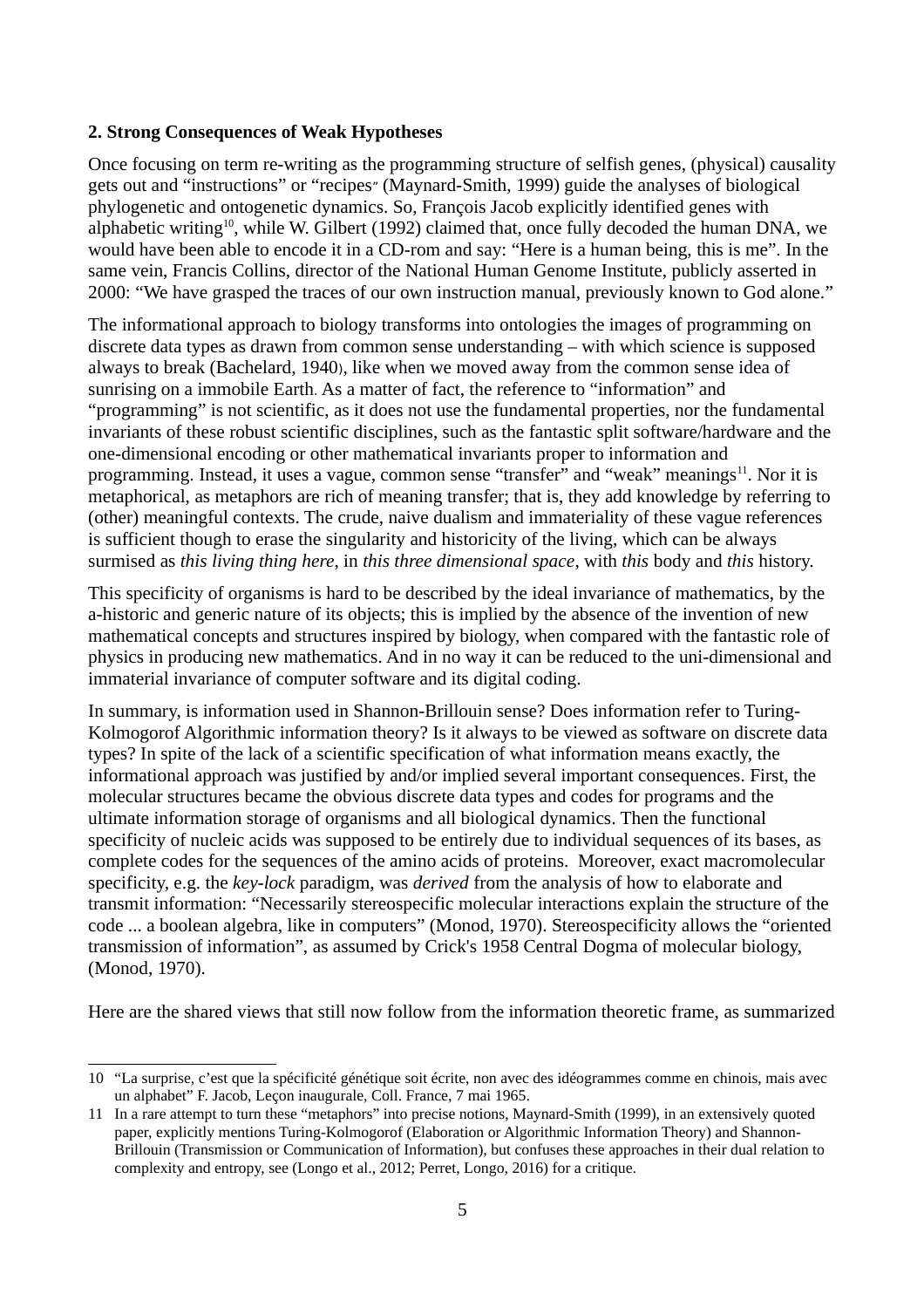in the Stanford's "Biological Information" chapter $12$ :

- i. The description of whole-organism phenotypic traits (including complex behavioral traits) as specified or coded by information contained in the genes,
- ii. The treatment of many causal processes within cells, and perhaps of the whole-organism developmental sequence, in terms of the execution of a *program* stored in the genes,
- iii.Treating the transmission of genes (and sometimes other inherited structures) as a flow of information from the parental generation to the offspring generation.

As unambiguously synthesized in (Griffiths, 2001, pp. 395–96) "Genes are instructions—they provide information—whilst other causal factors are merely material…. A gay gene is an instruction to be gay even when [because of other factors] the person is straight."

Under this computational perspective, the informational cascade from DNA to phenotypes is centered on molecular exact ("stereospecific") interactions, that would become the only way ("it is necessary") to transmit and elaborate information, as in a re-writing system. The boolean, key-lock model refers to a formal chemistry that may be analyzed in terms of computational re-writing processes: these transform sequences of letters into sequences of letters, following the instructions, in a deterministic and predictable way, plus some unavoidable noise,  $(Monod, 1970)^{13}$  $(Monod, 1970)^{13}$  $(Monod, 1970)^{13}$ . Typically, this excludes physical stochasticity from being an essential component of gene expression, and in general, stochastic and low-affinity macromolecular interactions, whose probabilities depend on the context. This exclusion is contrary to evidence on these chemical phenomena, which dates back to the late '50s (see Kupiec, 1983; Elowitz et al., 2002; Paldi, 2003; Raj et al., 2006 and 2008; Fromion et al., 2013; Marinov et al., 2014). As a matter of fact, since long, chemistry deals with macromolecular interactions in stochastic terms (Gillepsie, 1977). Macromolecules have large enthalpic quasi-chaotic oscillations, are "very sticky" (low affinities are relevant): they are thus treated in probabilistic terms - see the references above and (Creager, Gaudillière, 1996 ; Kupiec, 1996) for more on the origin of this debate. In short, the chemical analyses are based on the *global stochastic* behaviour of populations of macromolecules and not the individual behaviour of each of these molecules, which remains submitted to the perturbing influence of thermal agitation and other "random" dynamics such as affinities with low probabilities. On these grounds, a recent research track, derived from chemistry, radically departs from the "information-programming" approach, where each gene would act like a Laplacian demon "instructing" molecules, individually. The aim is to find a right coarse graining description for understanding the "regulated" stochasticity of macromolecular interactions in a cell, including gene expression. This is based on a mesoscopic level of analysis, of networks in particular, whose dynamics cannot be derived by the knowledge of the constituting elements and which display "canalized" stochastic behaviors, (Giuliani, 2010). This perspective extends to the macromolecular level Boltzmann's approach by microstates in statistical physics, (Kuznetsov, 2002).

The informational language, instead, constructs an autonomous conceptual universe independent from the underlying physical processes and their causal structure: thus, causes are replaced by information flows, signals, control, … programs, whose necessary physical support is the assumed exact complementarity of keys and locks, hands and gloves. Of course, some randomness cannot be

<span id="page-5-0"></span><sup>12</sup> Philosophy of Biology: http://plato.stanford.edu/archives/fall2008/entries/information-biological/

<span id="page-5-1"></span><sup>13</sup> "Biological specificity ... is entirely ... in complementary combining regions on the interacting molecules" (Pauling, 1987). "The orderly patterns of metabolic and developmental reactions giving rise to the unique characteristics of the individual and of its species ... the shapes of individual molecules allow them to selectively recognize and bind to one another. The main principle which guides this recognition is termed complementarity. Just as a hand fits perfectly into a glove, molecules which are complementary have mirror- image shapes that allow them to selectively bind to each other" (McGraw-Hill Dictionary of Scientific & Technical Terms, 6E, 2003).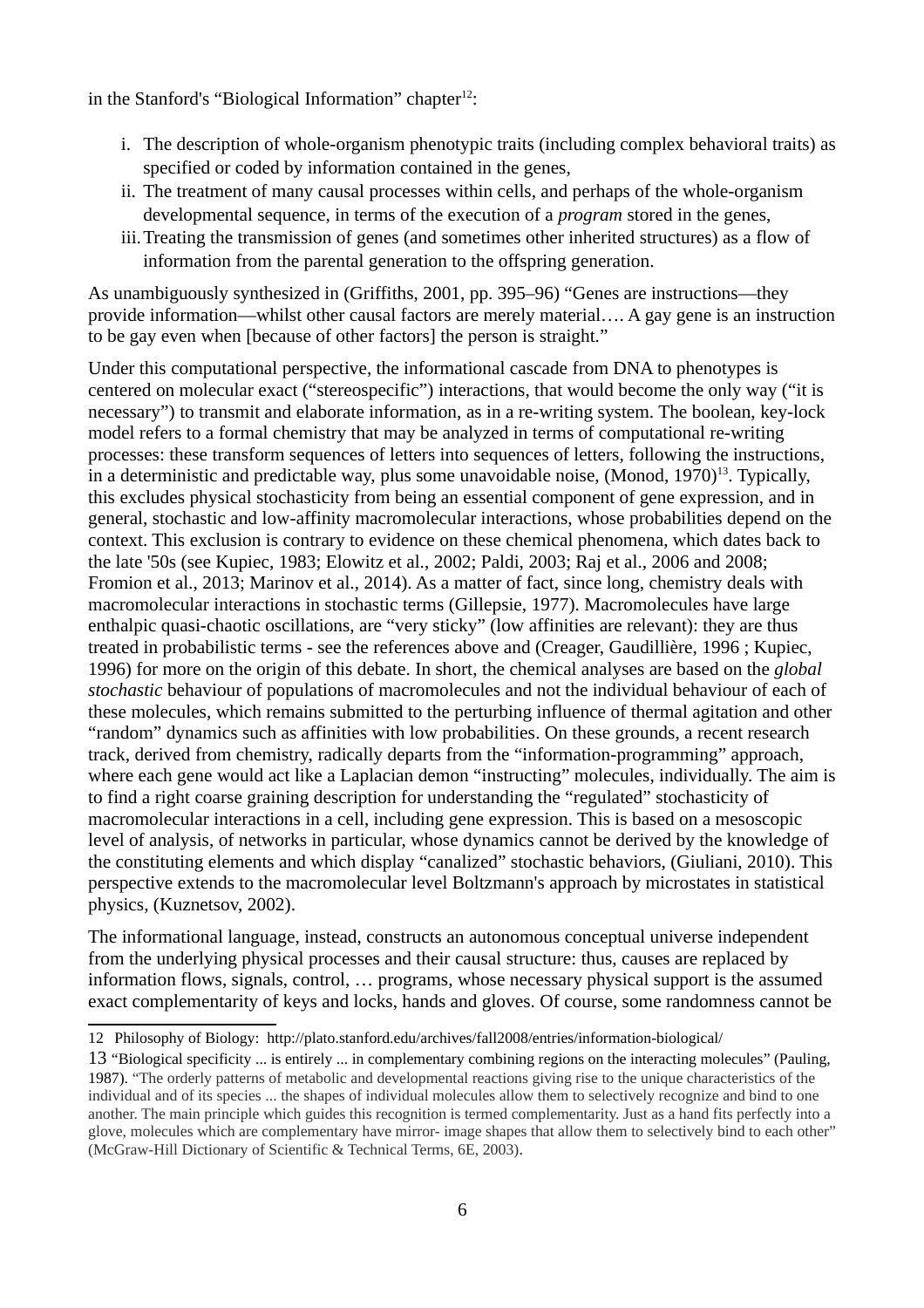excluded. Then, in view of the predictable determinisms of boolean re-writing systems, it is just "noise" affecting, in particular, evolution. Also in this respect then, the information theoretic terminology is not neutral. In particular, it sets a bias on the understanding of biological variability, adaptivity, diversity: they are (or are derived from) noise, to be eliminated or, at best, averaged out, thus treated by "central limit" theorems like in the more recent approaches by Noise Biology, see (Bravi, Longo, 2015) for a critique. In this programming frame, some have been looking for biological novelty even in Gödel's formal combinatorics of signs (see the next footnote). This is not an idea conceived by extremists, but by a few coherent molecular biologists who consistently search for arithmetic recursion and *logical negation* in DNA coding (they are needed to encode Gödel's theorem); it is a tentative, more rigorous "DNA as a program" approach that, at least, goes beyond the usual vague, common sense use of "information" and "programming" in biology<sup>[14](#page-6-0)</sup>.

Thus, as for biological randomness (as unpredictability or production of novelty), informationoriented frames do not need to refer to the complex blend of physical, classical and quantum randomness in a cell: either it is noise in information-elaboration channels or it is … "pseudo-Gödelian". Even the Brownian motion is seen as disturbing noise in exact, Turing-machine like, genetic expression. Brownian motion instead, jointly to the enthalpic oscillations of macromolecules, dominates the physical dynamics and the energetic landscape and has a constructive role in both prokaryote and eukaryote cells (see the references above to stochastic gene expression, an approach harshly marginalized for decades by the informational mainstream; (Richard et al., 2016) presents further experimental evidence). The stochastic approach highlights a fundamental causal component of bio-chemical interactions in continuous dynamics, while "stochastic" coding, information transfer and programming would make little sense. Moreover, different forms of randomness, at all levels of organization, may causally contribute to phenotypic changes and to biological stability by adaptivity and diversity, see (Bravi, Longo, 2015) for references and (Buiatti, Longo, 2013) for the further notion of "bio-resonance".

The informational perspectives do not refer either to additional physical phenomena in cells, such as the possibly very relevant role of the "super-coherence" of water. This is a Quantum

<span id="page-6-0"></span><sup>14</sup> **On Gödelitis.** In an attempt to bypass Monod's mechanistic-formal approach, enriched by some noise, Danchin (2003) and (2009) tried to bring Gödel's theorem into the picture. Beyond formalism, Gödel's incompleteness would prove the unpredictable "creativity" of biology within the programming approach. A remarkable attempt for a leading biologist, as these issues in Logic are far from common sense (see (Smorinski, 1978), (Longo, 2010), (Longo, 2011a) for technical references). Indeed, (Rogers, 1967), a classic in Computability Theory, calls "creative" the set of (encoded) theorems of arithmetic, i.e. the formal-mechanical consequences of the axioms. By Gödel's first theorem, this set is not computable (and, to the biologist, the word may recall Bergson's Creative Evolution). Yet, this set is *semi-computable*, meaning that it may be effectively generated and, as such, is far from "unpredictable", since an algorithm produces all and exactly all its infinite elements. Moreover, the recursive generation of Gödel's undecidable formula is effective as well: it is an incredibly smart recursive and diagonal construction (it uses logico-formal negation), which allows to *generate* a formula not derivable from a specific set of axioms. This procedure may be indefinitely and effectively iterated. In short, Gödelian undecidability, constructed by an encoding of the metatheory into the formal theory, does *not finitely generate* unpredictable information as the diagonal formula may be effectively produced, even though it is not derivable from the information in the axioms. Thus, formal derivability is *semi-*computability or *semi-*decidability, i.e. the "information" in the axioms does not allow to decide all formulae, for example the diagonal one. Yet, it allows to effectively construct it and to show that … it is not decidable. That is, the construction of the sentence that escapes the given axioms is also effective (semicomputable). Theoretical unpredictability, the least property one expects for "creativity" in nature, is at least (algorithmic) randomness (Calude, 2002) and this is far from semi-computability. It is the "opposite" (e.g. a random set of numbers and its complement cannot contain *any infinite semi-computable* subset) and it may be soundly compared to unpredictability in physics (e.g. it mathematically relates to classical ergodicity and to Quantum randomness, asymptotically (see Calude, Longo, 2015, for a survey)). If creativity, thus unpredictability, were just Gödelian semi-computability and its recursively produced undecidable formula, I would love to have a program generating a semi-computable subset of an unpredictable process, such as future phenotypes or, better, future lottery drawings: this would make me immensely rich. The merit of Danchin's remarks, though, is that they are based on precise notions, thus they may be proved to be wrong.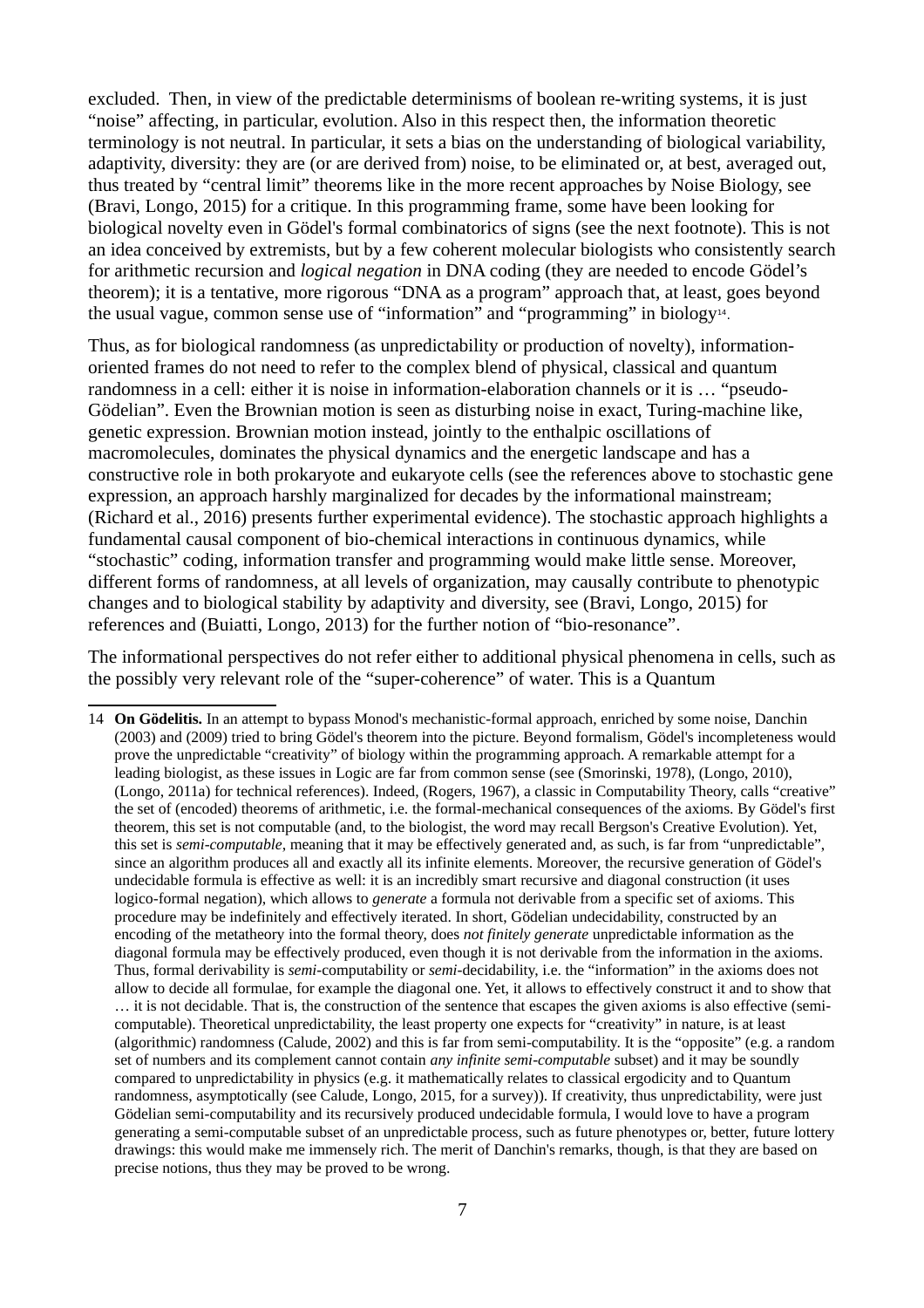Electrodynamic effect in highly partitioned structures, such as in an organism made of  $10^{13}$  cells, which accelerates the Brownian motion of non-water molecules at constant temperature and enhances the rate of biochemical activity, (Del Giudice, 1983, 1986; Arani, 1995). Both in the information/programming approach to biology and in the Theory of Programming, a robust science on its own, the underlying hardware has no interest for the program analyst, provided that it works correctly, in spite of some noise. In Computer Science, the needs of Programming set the standard of "correct" working for the physical, material structure, which followed by more than 10 years Turing's mathematical distinction between software and hardware. It is the engineers' job to have the hardware work according to the programmer's needs and, thus, realize an interface appearing as a (Turing-vonNeuman) discrete state architecture, with whatever means they have. And they can have it work correctly, which is just fantastic: in modern computers, we implemented the strongest form of Cartesian soul/body split, by radically subordinating matter (hardware) to an independent spirit (software). Similarly, the material cell must follow the genetic instructions; it is an Avatar (see the footnote above on Avatars). Yet, the genome may escape from them and generate novelty internally, independently from physics, from the organism or from the ecosystem, by just implementing Gödel's self-referential encoding of the formal metatheory, a set of instructions on how to diagonalize on alpha-numeric signs (see the footnote on Gödelitis).

Following this extreme Cartesian dualism, organismal biology has thus been reduced to purely formal laws of a symbolic chemistry, a virtual interface handled in terms of information and programming theory, with a reference to physics in occasional reductionist claims<sup>[15](#page-7-0)</sup>. But, if the causal structure of this presumed formal bio-chemistry of information in macromolecules is absent, doubtful or incomplete, which laws of physics are actually refereed to, in reductionists perspectives in biology?

Physics, from Galileo to Quanta, has never ceased to construct and modify its laws by confronting unprecedented phenomena or by novel insights into known phenomena or just by … changing the scale of observation. There is *no reduction within physics*, as it proceeds by "unification", from Newton and Boltzmann to current issues in between Quantum and Classical/Relativistic physics or hydrodynamics, see (Chibbaro et al., 2015) and (Longo, 2016) for a review. For example, hydrodynamics, as a science of incompressible fluids in continua, is not understood in terms of quanta; physicists try instead to invent a new theoretical frame that could unify these theories (note that there is a lot of water in an organism … thus, which "physics" are reductionists in biology referring to?). Moreover, classical and quantum random phenomena, which are far from being unified, are both present and interact in cells and may have phenotypic effects (Buiatti, Longo, 2013). In physics, all existing *unifications* were based on very strong theoretical hypotheses, grounded on revolutionary ideas. For instance, Newton equations and infinitesimal calculus, which unified Galileo's falling stones and celestial bodies; Boltzmann asymptotic construction of Statistical Physics, which unified particles' dynamics and Thermodynamics on the grounds of the ergodic hypothesis, an incredibly strong and precise statement; String Theory or Non Commutative Geometry, as for today's attempts to unify quantum and relativistic fields by incredibly strong, revolutionary assumptions and concepts, surely not derived from common sense. And none of these is a "reduction" to a "lower" level. Moreover, as it is in the two last cases above, unification, in science, should always be provisional and "local," not dogmatic and a priori reductionist, but critically constructed.

The deduction of strong consequences from weak, fuzzy, a-scientific or "common sense" hypotheses, such as the "information" or "programming" assumptions in biology, is unacceptable as a scientific praxis. Note finally that, the pre-scientific reference is only made to a Theory of Information on discrete data types, elaborated, transmitted and encoded by programs, written as

<span id="page-7-0"></span><sup>15</sup> « Life can be explained on the basis of the existing laws of Physics » (Perutz, 1987)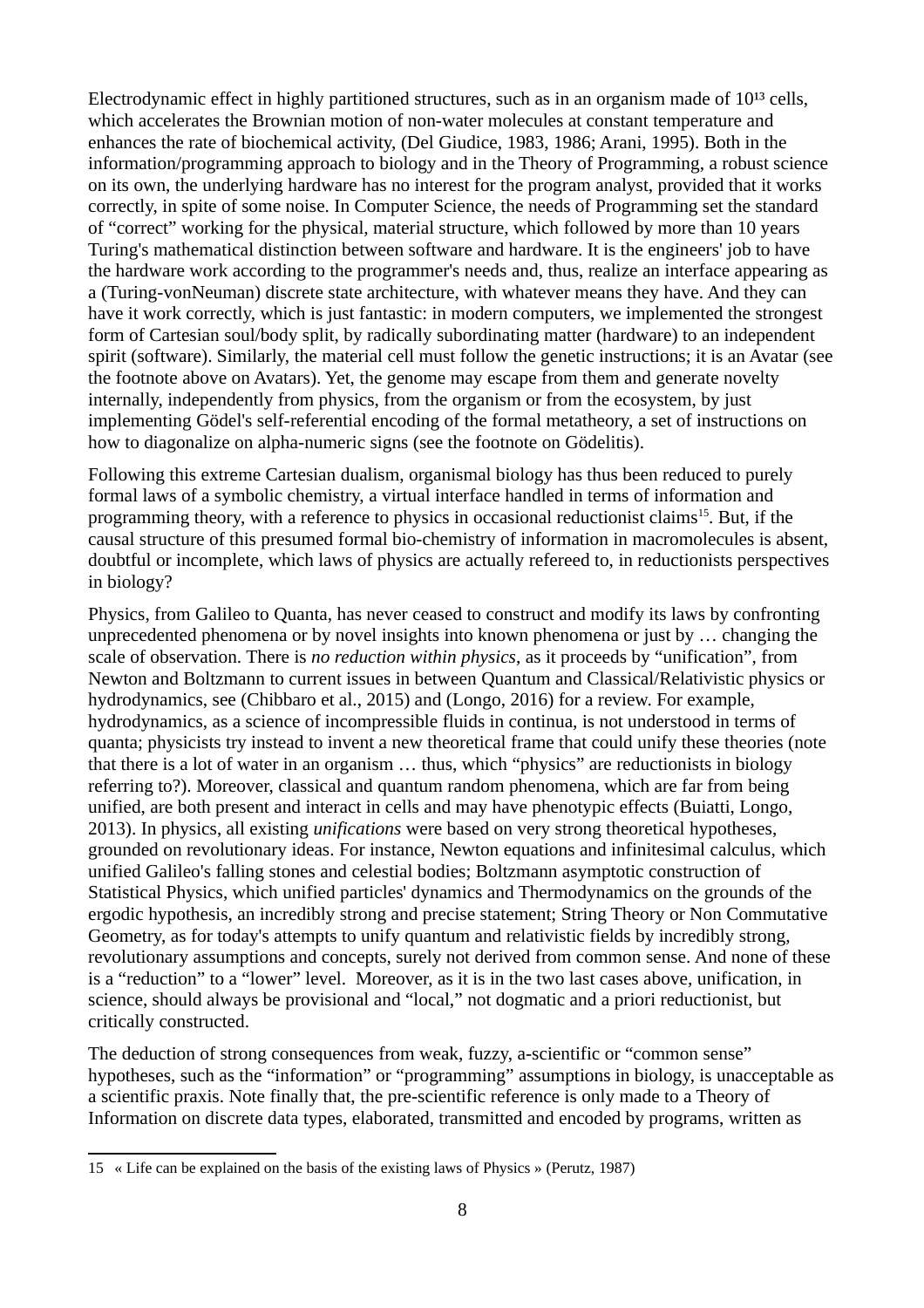alpha-numeric instructions. No reference is ever made, that I know, to the well-established discipline of Geometry of Information, where symmetry changes in possibly continuous symmetry groups propose a radically different conceptual frame (Barbaresco, Djafari, 2015).

In addition to the few listed above, we will see some specific strong consequences of the weak hypotheses transferred from common sense notions of "information" to biology and how these affect current cancer research. This domain has been for too long dominated by the myth of the computer program, centralized in the DNA (the Central Dogma of Molecular Biology): the focus on information-program-signal, as drivers of development, supports the idea that embryogenesis as well as both normal and pathological development should be always or first studied as a DNA centered, programming issue. In this context, cancer has been consistently analyzed as the result of DNA *de-programming* either inherited or *provoked by a* carcinogen disrupting the DNA *encoded instructions* (the mutagenic effect of a carcinogen). Let's briefly summarize some steps of this still prevailing view of the etiology of this life-threatening disease, a view that recently received further support from the software industry, in spite of massive negative evidence.

### **3. An announced debacle**

"… you cannot prove a vague theory wrong" Richard Feynman (1964)

We will follow the story of a wrong path as courageously acknowledged by one of the founding fathers and major actor of the dominating theory, in biology of cancer, R. A. Weinberg, in his 2014's paper (see references). The so called Somatic Mutation Theory (SMT) postulates that cancer originates as a one-cell disease, thus it would then be clonal, and would be due to one or more mutations (driver mutations). All of these features would be either a consequence of a chemical reaching such a cell from a carcinogen or else due to hereditary causes (see (Nowel, 1976, Cairns, 1981; Strauss, 1981) for classical surveys of this century-old theory, originally proposed, in a different language, by (Boveri, 1914)).

Since 1971, generously funded projects have heralded the final victory against cancer thanks to genetic therapies able to "reprogram" the "deprogrammed DNA", within a few years. In particular, this approach was at the core of President Nixon's War on Cancer (see below for more quotations on this). The common sense notion of "program" was indeed understandable also by Nixon; a major advantage of using an everyday, a-scientific language, as this facilitates the message to be understood by everybody. Moreover, programs can be debugged, thus the promise of genetic therapies as DNA debugging (see below). In spite of providing neither plausible explanations of the carcinogenic process nor therapeutic concrete solutions, since 1971, a major technological achievement, by the year 2000, , i.e., the complete decoding of human genome, was used to offer further tools to solve the cancer puzzle and generate, once again, genetic therapies for cancer. These had to be expected at latest within 10 or 15 years, while sound diagnosis and prognosis were promised much sooner on the grounds of newly uncovered fundamental "hallmarks" of cancer. Genetic analysis of cancer cells should have provided diagnosis of malignant vs benign forms of this disease, primary vs. metastatic cancers etc. These optimistic papers are too many to be listed; it may be enough to quote (Collins,1999), the head of the Genome Project, (Hanahan, Weinberg, 2000) (over 20,000 quotations in a few years), (van Eschenbach, 2003), all major personalities in the field. In (van Eschenbach, 2003), cancer is viewed both as "a genetic disease and a cell signaling failure. Genes that control orderly replication become damaged"; on the grounds of this causal analysis, the paper promises, by 2015, genetic therapies for "eliminating suffering and death due to cancer". Incidentally, this claim was supported by the [American Association for Cancer](https://en.wikipedia.org/wiki/American_Association_for_Cancer_Research)  [Research](https://en.wikipedia.org/wiki/American_Association_for_Cancer_Research) in 2005.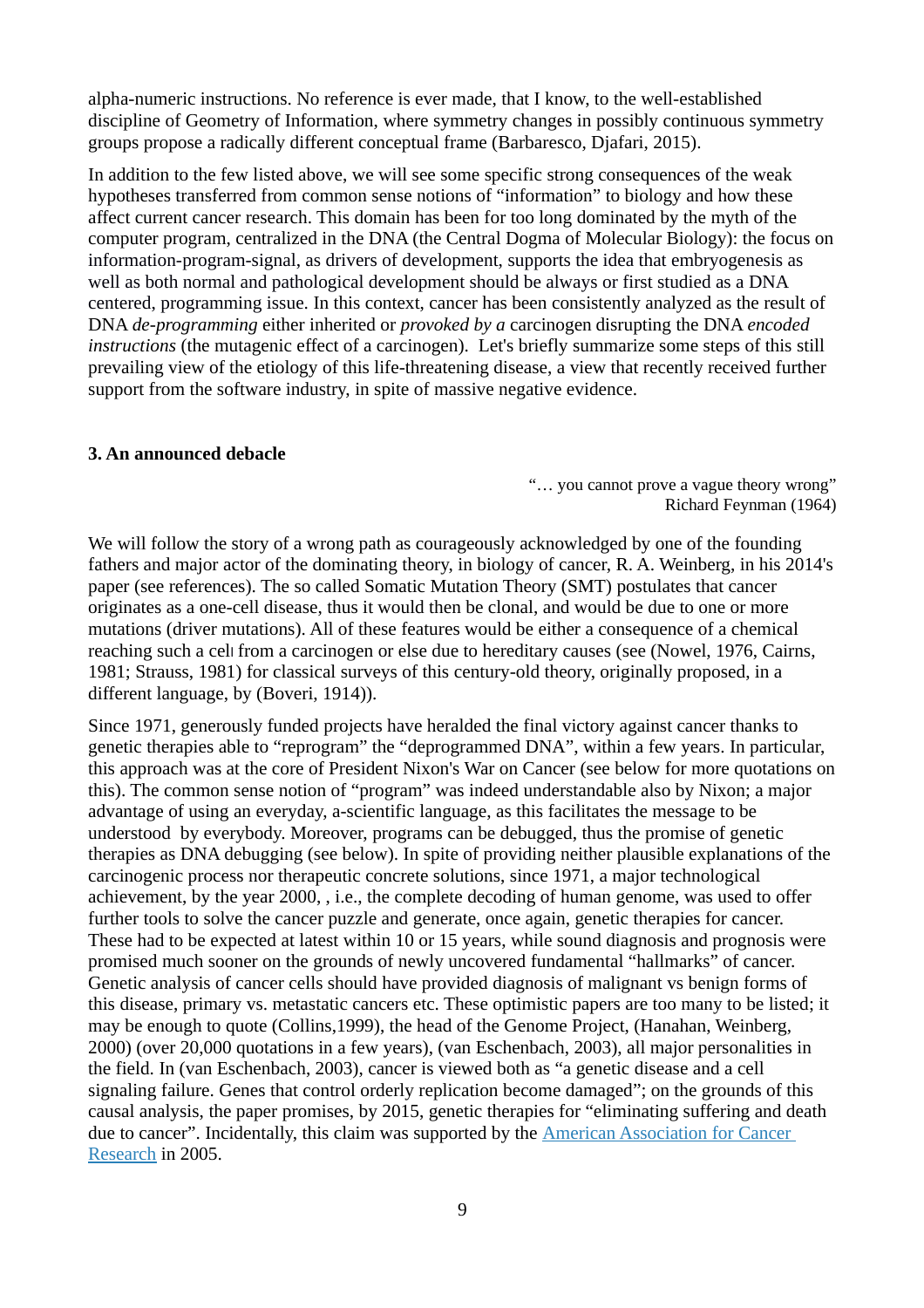Thanks to the full knowledge of DNA sequences in normal and cancer cells, these proposed upcoming therapies are supposed to be based "on scientific laws as robust as those of chemistry and physics" (Hanahan, Weinberg, 2000). The proximity of metaphors of "programming" to common sense, as always, facilitated these promises among funding agencies and among the general public. The enormous financial efforts and the ruthless exclusion of alternative hypotheses have both been motivated for decades by the general idea that any phenotype presupposes its complete determination by the genes. However, a half-century of genetic research has produced no plausible gene-based cancer therapy, see (Baker, 2014; Huang, 2014), two elegant syntheses and highly recommendable reading to the non-biologist (but so worrying!)). As Weinberg (2014) himself acknowledges "We were, after all, reductionists, who would parse cancer cells down to their smallest molecular details and develop useful, universally applicable lessons about the mechanisms of cancer development … Half a century of cancer research had generated an enormous body of observations about the behavior of the disease, but there were essentially no insights into how the disease begins and progresses to its life-threatening conclusions". So, Weinberg observes that "a particularly jaundiced cancer researcher" commented to him that "one should never, ever confuse cancer research with science!''.

How could DNA be de-programmed according to the early research projects? At the beginning of the 1971 War on Cancer, retroviruses were considered as DNA de-programming agents. "Few seemed deterred by the well-established observation that most types of human cancer did not represent communicable diseases" (Weinberg, 2014). Ramazzini, anatomist and physician in Bologna had already made this observation in early XVIIIth century<sup>[16](#page-9-0)</sup>. Weinberg continues his autocritique (pp. 267-9) by summarizing further spurious key steps in the SMT approach to cancer. Since 1973 the search focused on "chemical species correlated directly with mutagenic activity" . He then recalls the progressive move, between 1982 and 1999: from "just one mutation" to "a specific sequence of mutations". "Only later was it clear that most human carcinogens are actually not mutagenic ... but fortunately I and others were not derailed by discrepant facts" (sic). This is a crucial remark. As a matter of fact, there is increasing evidence that many (most?) carcinogens interfere on tissue organization, not by sending (chemical) signals that de-program DNA. For example, Maltoni (1980) observed the disruptive role of asbestos micro-filaments on the tissue matrix, on cell connections and membranes, but could not point to any direct mutagenic effect. This observation was in contrast with the claims of the dominating SMT and, hence, received little consideration. As a matter of fact, when asbestos is made into powder, it ceases to generate cancer "fiber dimension is one of the important determinant factors of asbestos carcinogenicity" (Huang et al. 2011). Also, by subcutaneously inserting diverse inert objects (plastics, metals, etc) it has been shown that their carcinogenic effects depended not on their chemical make up but on their peculiar physical structure (e.g. the carcinogenic effect may depend on the presence and size of micropores in plastic membranes, a fact known since (Karp et al., 1973)). Of course, mutations will follow as consequences (passenger mutations) not causes (driver mutations) of cancer, see below.

Other commentators of note have expressed their views on carcinogenesis for the record. In a very interesting interview, Venter (2010), whose team first decoded the human genome in 2000, acknowledged that "'We Have Learned Nothing from the Genome''. Wrong expectations were due to "the ill-founded belief that those who know the DNA sequence also know every aspect of life … That is nonsense". However, cancer biologists did learn something from the Genome Project. The extensive decoding of the DNA of cells in cancerous tissues showed that, in the same tissue, cells may have very different mutations and chromosomal changes: "Genome sequencing also came of age and documented myriad mutations afflicting individual cancer cell genomes" (Weinberg, 2014). More precisely, "63 to 69% of all somatic mutations [are] not detectable across every tumor region … Gene-expression signatures of good and poor prognosis were detected in different regions of the

<span id="page-9-0"></span><sup>16</sup> The papillomavirus and the HBV-HCV viruses (hepatitis), associated with cancer, are not retroviruses.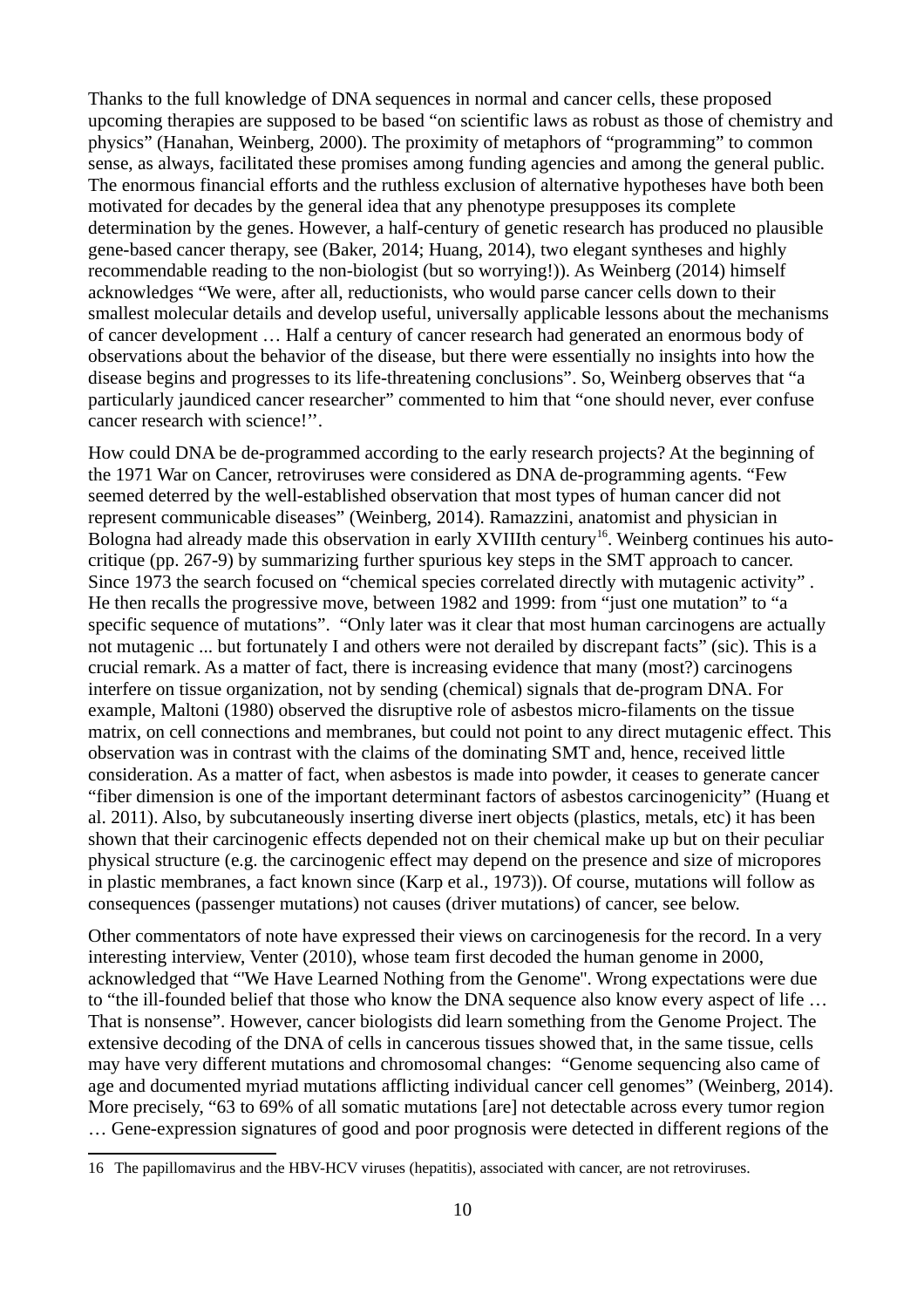same tumor" (Gerlinger et al., 2012), see also (Kato el al., 2016). No much help came from genomics in the analysis of metastasis, as acknowledged also by proponents of SMT: "Despite intensive effort, however, consistent genetic alterations that distinguish cancers that metastasize from cancers that have not yet metastasized remain to be identified … The idea that growth at metastatic sites is not dependent on additional genetic alterations is also supported by recent results showing that even normal cells, when placed in suitable environments such as lymph nodes, can grow into organoids, complete with a functioning vasculature" (Vogelstein et al., 2013). In the interpretation hinted in the next section, normal cells in a context that cannot control and canalize their "normal" reproduction with variation may yield a "pathological" situation. Moreover, no driver mutations specific to metastasis have yet to be documented (Zhang et al., 2013: Alshaya et al., 2014; Versteg, 2015).

Finally, it is remarkable that cells in healthy tissues may have the genetic hallmarks of cancer: "aged sun-exposed skin is a patchwork of thousands of evolving clones with over a quarter of cells carrying cancer-causing mutations while maintaining the physiological functions of epidermis" (Martincorena et al., 2015). Equally noteworthy is that cell aneuploidy and polyploidy, that used to be considered as another chromosomal signature of cancer are present in 50% or more normal liver cells and are considered to be beneficial by assuring resilience to toxic shocks and for liver regeneration (Duncan, 2013).

Following the quotations referred above, a few relevant facts have become clear from the massive DNA decoding of cells in cancer tissues. They are:

1 - Gene-expression signatures for benign and malignant cancer may coexist in the same tumor. 2 - Genetic analyses do not allow to discriminate between a tumor that (has or) will metastasize(d) from another that (has or) will not.

3 – DNA sequencing does not help in distinguishing a primary from a metastatic cancer.

Note that 90% of lethal cancers are metastatic (Sporn, 1999; Cook, 2011). This stresses the relevance of the last two points. Of course, the etiology of cancer remains open, that is, the origin of primary cancers. Yet, proponents of SMT acknowledge that 99.9% of mutations found in cells of all cancer tissues are passenger not driver mutations of cancer, see (Vogelstein et al., 2013) and the next section<sup>[17](#page-10-0)</sup>. So, in a more than vast majority of cases, many seem to acknowledge that the "primary and immobile motor" of ontogenesis (and thus of cancer as of any phenotype), DNA as a program, becomes a passive recipient of orders (the passenger mutations). Of course, the messy situation of cells' chromosomes in a cancer (not just mutations, but massive polyploidy, aneuploidy, etc) negatively retro-acts on tissues' healthy dynamics: their deregulating effects may even further disrupt the cells' dialogue, hormonal control of reproduction etc. see the next section and (Sonnenschein, Soto, 1999, 2011; Baker, 2014, 2015; Huang, 2014) for surveys. In view of the remarkable empirical knowledge that DNA decoding has provided, are we approaching the end of a (de-)programming DNA centered view of cancer and of ontogenesis in general? Hopefully, empirical negative results in the natural sciences should have the same role as "negative results" in mathematics or mathematical physics: in principle, they should modify scientific thinking, scientists may become more open to or invent new theories, new scientific paradigms (Longo, 2010). To the contrary, the genocentric informational views cannot be falsified by experience, because they are not scientific: those views are based on common sense notions of information and program and on the "homunculus" ancient believe, modernized by encoding it in chromosomes. Thus, the massive presence of mutations and chromosomal alterations in cancer

<span id="page-10-0"></span><sup>17</sup> In reference to the percentages mentioned in the last few lines, it may be fair to claim that the vast majority of research funding (90% ?) in biology of cancer, in the last few decades, has been allocated to geno-centric approaches and that most publications in biology of cancer (90% ?) is still now devoted to those analyses. These two aspects of research trends are also the result of the amplifying effect of bibliometrics, that reinforces main stream, fashionable areas (Longo, 2014), and thus enhances positive retro-actions between funding and publications.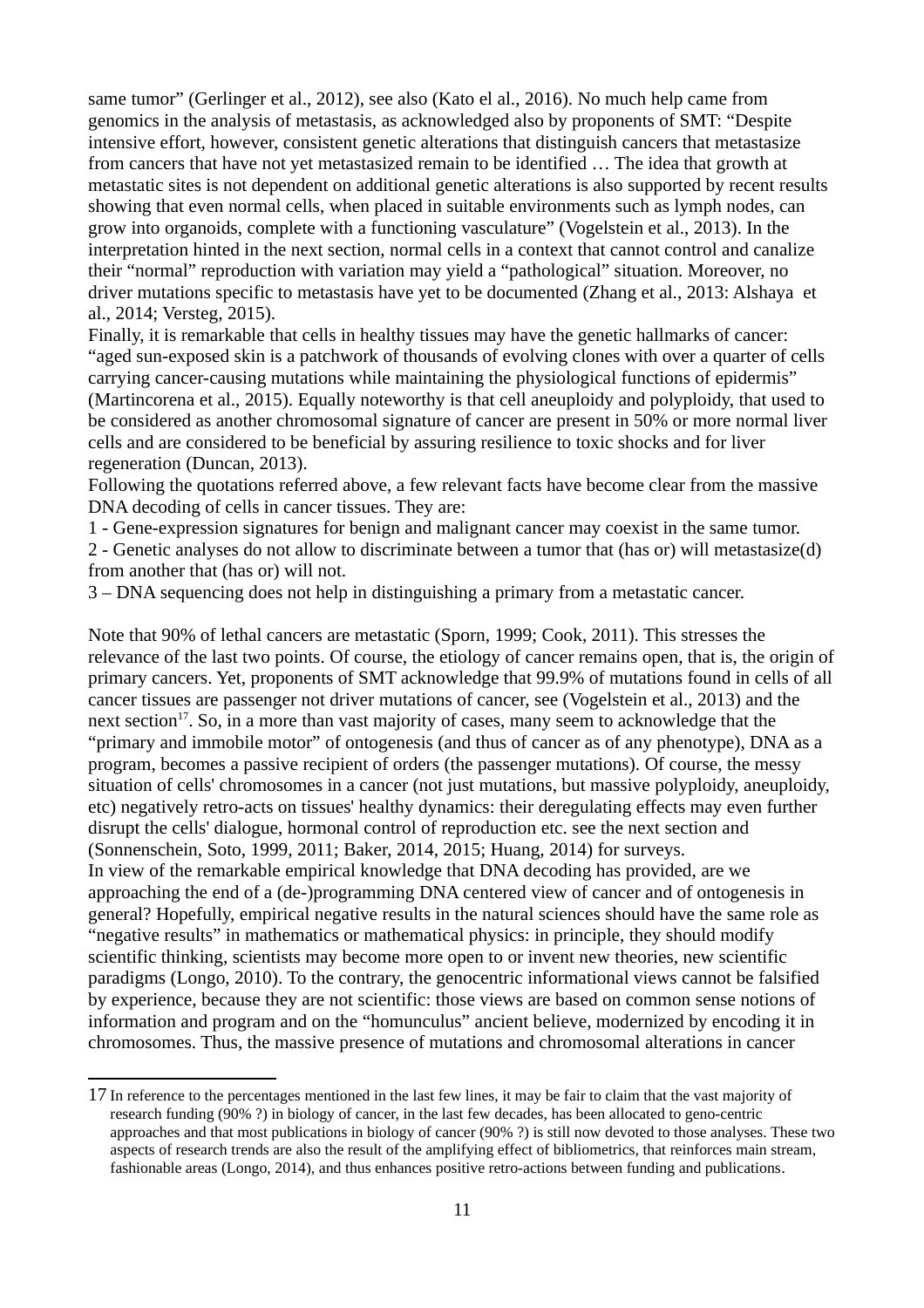tissues continues to be perceived as *the cause* of the disease, since according to that theory any phenotype must have an antecedent in the genotype and the genotype is supposed to completely control the organism-avatar. We know from human history that when common sense and myths combine, they are invincible or any change requires a true revolution.

Following the trend, Microsoft proposes to help in solving the cancer puzzle by its technical (or commercial?) skill in software production: Microsoft's "computing cancer project" (2016) claims that one has to understand how the cell's programs work, then "If you can figure out how to build these programs, and then you can debug them, it's a solved problem". Their motto is "Our approach to solving cancer: debug the system"[18](#page-11-0). Is this just surplus money that goes to cancer research? Not necessarily, because joint ventures in this enterprise apply for funds to research institutions. And, more importantly, Microsoft's talent for commercials and publicity, which are the actual aim of these announcements in spite of the sufferings they refer to, may confirm *common sense* by reaching politicians and managers who decide about funding; in short, it sets a reference. IBM also offers DNA decoding services for cancer diagnosis and prognosis, in spite of the evidence mentioned above. And Big Data enter massively in the game. In view of the very heterogeneous and unexpected genetic situation of cancer cells, of the "myriad mutations afflicting individual cancer cell genomes" thus of "cancer's infinite complexity" (Weinberg, 2014), and of the failure to turn cancer biology into a science, many researchers follow (Anderson, 2008) philosophy. Namely, collect all "-omics" available data (genomics, proteomics, metabolomics …), then "... throw the numbers into the biggest computing clusters the world has ever seen and let statistical algorithms find patterns where science cannot ... Correlation supersedes causation, and science can advance even without coherent models, unified theories … No semantic or causal analysis is required". Of course, the larger is the database, the best for prediction and action without understanding.

We are coming full circle back to the more than 100 years old remarks by Riemann, Jeans and others quoted above: if you have only discrete manifolds, give up causality. Thus, consistently claim the purest Data Miners, just look for correlations without explanations – science is no more needed. Note that these provably wrong claims against theorizing may neglect measurement as well: classical, Riemannian and quantum challenges as for physical measurement are forgotten – a digital database is exact, the metrics is intrinsic. The pre-given discrete structure of the databases may thus help to forget *how* these data have been collected in complex biological organisms. The (often implicit) a priori's in the choice of observables and of their metrics do not need to be discussed, as this would be "theorizing" (indeed, Data are "Compressed Theories", as their "collecting" supposes a theoretical perspective, (Longo, 2016)).

Now, as formally shown in (Calude, Longo, 2016), sufficiently large sets of numbers, even when produced by a random process, necessarily contain correlations. More precisely, a nice and notobvious combinatorial theory of numbers, i.e. Ramsey Theory, proves the following:

*(Informal)* Set the criteria for a correlation in a database: its n-arity (you want to correlate n variables), the length p of the correlation (you want it to be long enough, e.g. n data must correlate every minute, for a year, say), the number c of parts you divide your database (you give the same "color", say, out of c colors, to numbers that you consider correlated: they are close or happen simultaneously or whatever). Then, one can compute a number, d say, such that f*or* any set A with d elements or more and f*or* any partition of the n-uples in A in c colors, there exists a subset B of A that contains p elements and is monochromatic, i.e. it is entirely contained in one partition.

The number d above is truly "huge", but isn't the larger the best? Then the data miner may happily

<span id="page-11-0"></span><sup>18</sup> As a former user, now a Linux fan, I think that Microsoft should better and first debug its own software, see (Di Cosmo, 1998).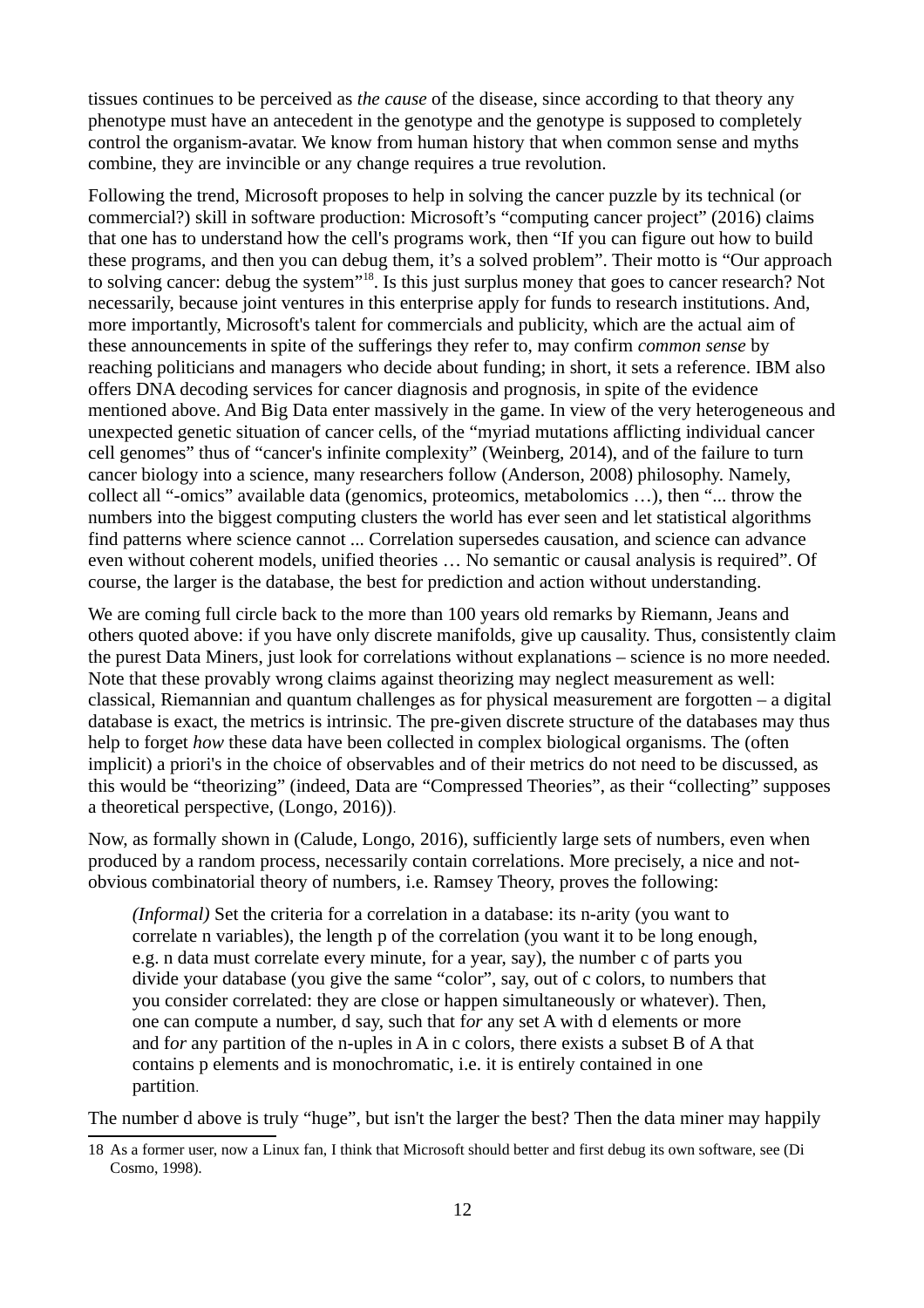exclaim: "we have got a correlation!", even when ... the data set A has been produced by a random generator. Indeed, in immense numeric databases one has a deluge of spurious correlations, in a very strong sense, as the set A above is arbitrary. Thus, A may have been obtained by … throwing dices, flipping coins, quantum measurements … arbitrary choices of observables and measurements. It is hard to predict and act on these grounds. Moreover, when you are dealing with very large sets of numbers, most of them are "random", in a precise sense (Calude, Longo, 2016). It may be wiser, then, to try some scientific theorizing.

### **4. Towards TOFT**

Following a different research path, an approach proposed by cancer biologists Sonnenschein and Soto (TOFT, Tissue Organization Field Theory, see the references by these authors) is based on Darwinian principles that we further extended to a tentative theory of organisms (see the next section). The TOFT approach to cancer refers to early intuitions by C. Waddington, J. Needham and a few others (1930s), later forgotten by the subsequent genocentric perspective (see (Sonnenschein, Soto, 2011) for references). The novelty and the suitable "paradigm instability" brought in by TOFT vs SMT is analyzed in (Baker, 2014; 2015) and (Smythies, 2015).

TOFT key principle is that all cells, including somatic cells, tend a priori to reproduce: in (Sonnenschein, Soto, 1999) terminology, *cell proliferation* and *motility* is their "default state". We extended this default state to the idea that all organisms as well as the cells in multicellular organisms, tend to reproduce *with variations* and to move, as more closely spelled out in the next section. This is an extension to cells within an organism of Darwin's principle of heredity in evolution as "descent with modification", which occupies three out of the first six chapters of the Origin of Species (see Longo et al, 2015; Montévil et al., 2016) . This revolutionary principle is essential to Darwin's second principle, *selection*. It is a "limit-state" analogous to Galilean inertia, but specific to life forms. Note that inertial movement is a *limit* principle, as it is always constrained and modified by gravitation and frictions. Analogously, somatic cells, and also organisms in an ecosystem, are constrained/controlled by the organism or the environment in their free reproduction and movement. As Darwin observes, an unconstrained organism would quickly cover the entire Earth, by reproduction. Galileo's inertia, Darwin's principles and the default state of reproduction with variation and motility are all derived from observation and posed as principles of intelligibility at the core of their theoretical approach. By positing inertia, asymptotically (no physical body moves like a point on an Euclidian straight line at constant speed), Galileo could analyze what affects it, gravitation and frictions. On the grounds of his first principle, Darwin could propose selection as acting on organisms. TOFT central idea then is to analyze what controls cell reproduction with variation and motility in an organism (see (Longo et al., 2015; Soto et al., 2016) for more on Darwin and the conceptual analogy with Galileo's principle of inertia). Under this perspective, cancer is a tissue-based, organismal problem, akin to the process of morphogenesis during development: "cancer is development gone awry" (Sonnenschein, Soto, 2011).

In summary, within an organism, when effective control by intercellular exchanges, tissues matrix, hormones, etc. is disrupted by a carcinogen, cells reproduce and change at a speed that may even reach that of embryogenesis. This in turn modifies the micro-environment, it actually complexifies it in a precise histological sense, while reducing tissue (organ) functionality, an hallmark of cancer as we observe in (Longo et al., 2015). Note that, in contrast to the claim by the SMT that "once a cancer cell, always a cancer cell", cells from a mammary carcinoma (an epithelial cancer), when placed into a normal mammary stroma (the normal micro-environment of the mammary epithelium) revert to normalcy (Maffini et al. 2005). The idea is that cancer does not depend on a "triggering signal" at the molecular level, which would deprogram the DNA of an *a priori* quiescent cell by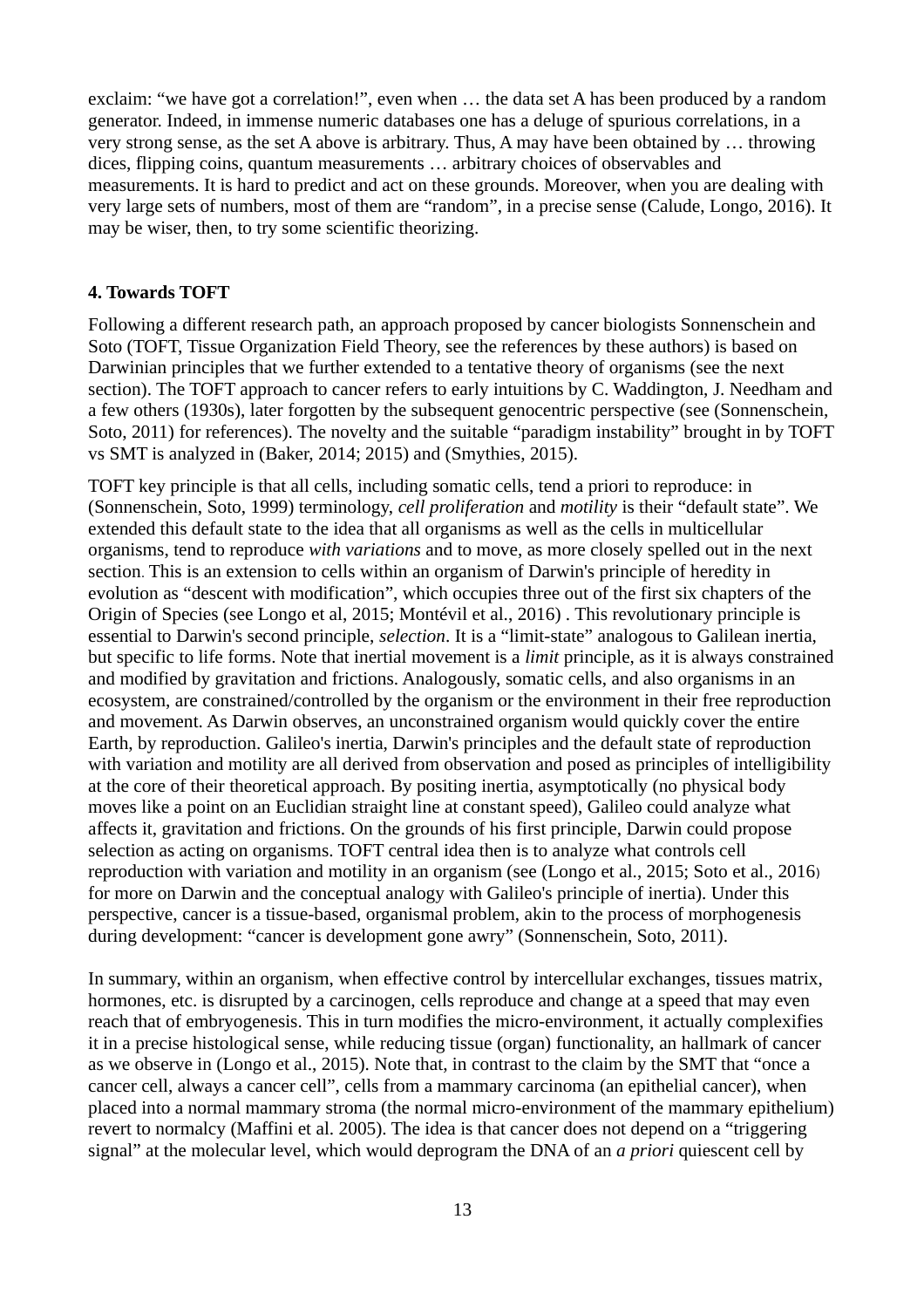inducing a driver mutation. Instead, cancer can be considered as the failure of the regulatory relations between and of cells in a tissue and of the tissue in an organism. Passenger mutations massively follow (also for SMT supporters, they are 99.9% of mutations in cell in cancerous tissues, see above), as mutations are the main way to generate variation at the cellular level. These hypotheses, and their therapeutic consequences redirect the attention of researchers toward prevention and modifications of environmental conditions; in particular, towards reconstructing the cells' micro-environment, (Cook et al., 2011; Bizzarri, Cucina, 2014). In the latter case, like in the recombination experiments in (Maffini et al, 2005), cells inside a cancer can be normalized. The reader should consult (Baker, 2014; Smithies, 2015; Pisco, Huang, 2015) for surveys: "Thinking in terms of TOFT can spur new lines of research"(Baker, 2015). Also, many if not most cancer "conundra" are made understandable along these new lines of thought, (Kato et la., 2016).

### **5. From TOFT to Working Hypothesis in Biology of Organisms**

From our general attempt, we conclude that the rich knowledge construction proper to physics is not lost. In two books (Bailly, Longo, 2011; Longo, Montevil, 2014) and several papers, we have tried to articulate certain physical and mathematical theories with phenomena that are specific to life and worked on some specific "perspectives" on organisms (rhythms, biological time, criticality ...). We then joined the efforts of our colleagues, Sonnenschein and Soto towards the proposal of a "theory of organisms", introduced in (Longo et al 2015) and summarized in the volume (Soto, Longo, 2016), in particular in both (Soto et al, 2016) papers. In our approach, DNA is a fundamental, internal "constraint" to cellular and biological activity, where we used constraints in the sense described in (Montévil, Mossio, 2015; Mossio et al., 2016). That is, DNA is a physico-chemical trace of an entire history (Longo, 2017), continually used by the cell dynamics, and thus constraining it to certain proteomics, according to the context (beginning by the boundaries it sets to the proteome's Brownian motion, possibly enhanced by quantum effects, see above). In this regard, (Montévil et al, 2016b) modeled mammary gland morphogenesis by the dynamics of constraints that, generated by the cell agency, organize the surrounding matrix, which in turn, constrain the proliferation and motility of the cells.

In this frame, it is appropriate to go back to Darwin, whose greatness is to have formulated autonomous theoretical principles of intelligibility of phylogenesis, on the principial model, but not the techniques, of the major creators in mathematical physics. As mentioned above, the two Darwinian principles of evolutionary heredity are *descent with modifications* and *selection*. The current challenge is to articulate these principles with the analysis of the organism, in the long term attempt to unify ontogenesis and phylogenesis. The role of strong, explicit principles in mathematics and physics is crucial. In (Longo, 2015), from which this section is partly borrowed, Euclid's "line with no thickness" (a definitional principle made explicit in definition β, book I) and Galileo's principle of inertia are extensively discussed. They are limits, that is the infinite limit of decreasing thickness and a limit movement, respectively, as well as founding principles for knowledge construction, far away from *common sense*. Our quest for principles in biology follows these examples, while acknowledging that the principles specific to physics—grounded on invariance, conservation properties as symmetries, and optimal trajectories—are insufficient for the proper observables of living beings, organisms and phenotypes. Living systems are, instead, in a permanent state of *critical transition*: their symmetries are continually breaking up and being reconstituted, at least at each cell reproduction (Bailly, Longo, 2011; Longo, Montévil, 2014; Longo, Soto, 2016). In our perspective, Darwinian principle of *reproduction-with-variation* may be seen as a principle of *non-conservation*, opposed to and symmetric with the principles of conservation and invariance in mathematics and physics, but at the level of the appropriate biological observables, that is, organisms. The adequate theorization of the biological field therefore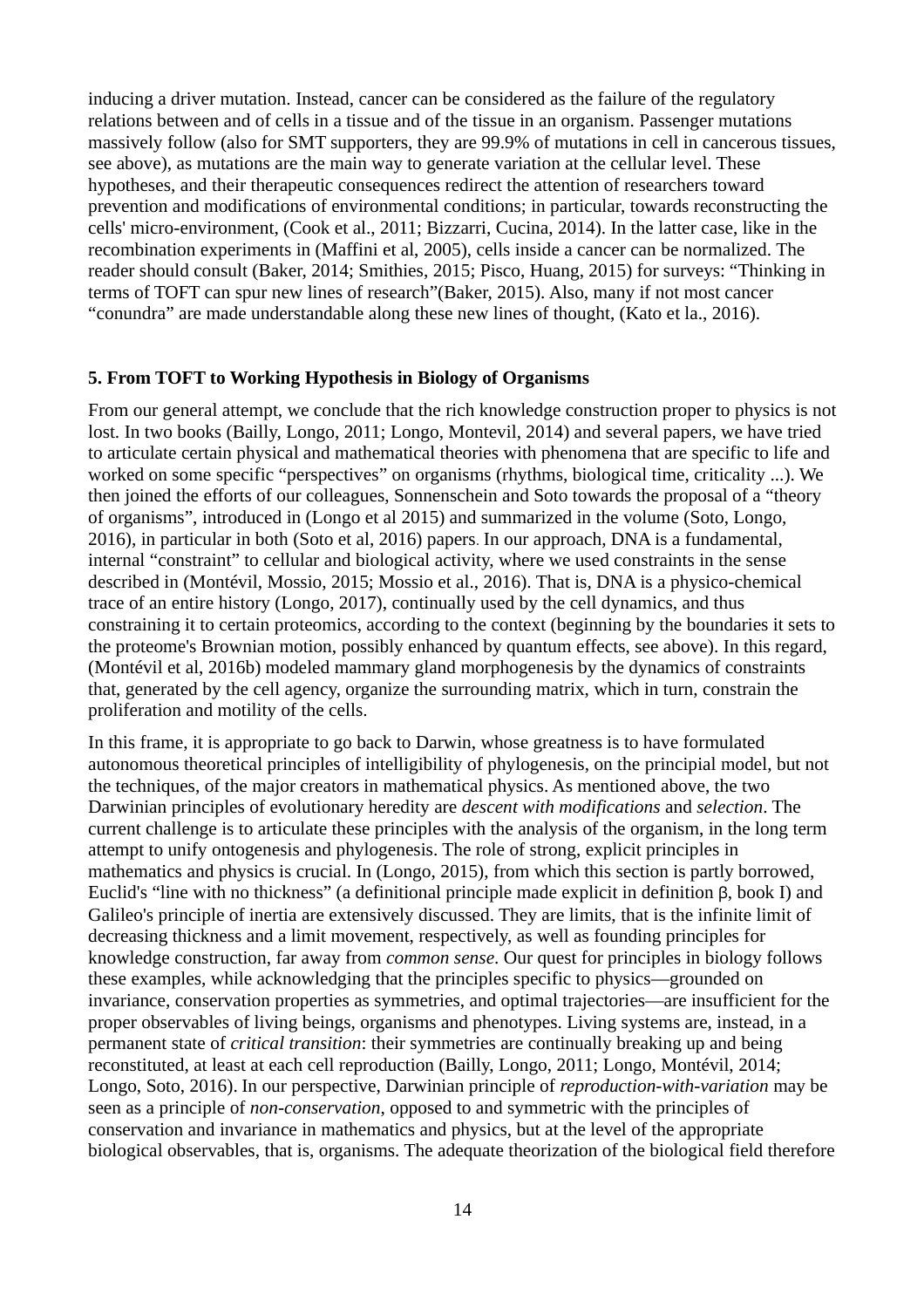demands extensions and sums of various physical theories— such as the ones due to the coexistence of random classical and quantum phenomena in the cell (Buiatti, Longo, 2013), far from equilibrium dynamics (Nicolis, Prigogine, 1977), extended criticality (Bailly, Longo, 2011; Longo, Montévil, 2014). These operations rely on physical theories and extend their methods, while remaining irreducible to their mathematical techniques. They propose proper biological principles as well as "points of view," and "perspectives" on the organism, whose unity furnishes the guiding thread through these different theoretical aspects. The intelligibility of the biological field is only possible through intersections and partial integrations that aim to construct objects-of-knowledge in dialectical relation with the constraints of experience. In biology, experiences plays a singular role, beginning with the difference *in vitro* vs. *in vivo*, unknown to physics, and the peculiar role of historical knowledge and, thus, of diachronic measurement in theory building (Longo, 2017). Unity with physical theories (classical, quantum?) may be a long term goal, surely not a reduction as hinted at the end of sect. 2.

Thanks to mathematization, theorizing in physics extracts generic objects and properties, out of intentional observations and measurement, as conceptual and mathematical invariants. Their objectivity as invariance depends entirely on the theoretical framework**.** In biology, instead, objects are always historic singularities, which are grasped by conceptual models that are qualitative, provisional, and over-determined by history and cultural perspectives. The centrality of each singular organism, with its own historicity, implies the primacy of variation and symmetries' breaking that overthrow the current mathematical primacy of invariance—a primacy with very powerful knowledge effects, but which may prove an obstacle to understanding life, especially when it is disfigured in the genocentric approach to DNA and the myth of the "program", as the informational invariants. For example, the radical materiality of organisms that we mentioned, its historical thickness, and the density of its internal and external relations, rule out any dualism between "software" and "hardware", discussed above. Finally, one of the very conditions of possibility for physical knowledge, the space of phases (the observables and the parameters), is overthrown in biology. In physics, the (phase) space is fixed a priori, a proper one for each physical theory (classical, quantum, hydrodynamics, thermodynamics …), as the Kantian condition of possibility and immanent norm of physical trajectories. In biological processes, by contrast, the phylogenetic trajectories constitute and constantly reorganize the space of possibles (of phases), the ecosystem. The observables (phenotypes and organisms) are the *results* of the processes. The historicity of life is grounded on these changes of observables and parameters along evolution (phenotypes and pertinent parameters change), and on the key role of *rare events*, a peculiarity of historical processes, (Longo, 2017).

If our analysis of living dynamics is pertinent, it poses the problem of how to test the limits of traditional scientific objectivities, of which physics and mathematics represent the paradigms, in the face of the constraints of biological theorization. Overcoming very powerful theoretical practices that are rooted in old, deep and very powerful metaphysical and *theological* ideas, (Longo, 2011b), is a radical challenge, but some attempts are seeing the light of day, ours is one of them.

**Acknowledgments**. Stuart Baker, Alessandro Giuliani, Carlos Sonnenschein and Ana Soto encouraged and commented this paper on cancer related issues. Alastair Abbott made several comments on Quantum causality (see Abbott and Calude's enlightening writings in this Blog on Quantum Computing:

<http://www.quantumforquants.org/quantum-computing/limits-of-quantum-computing/>)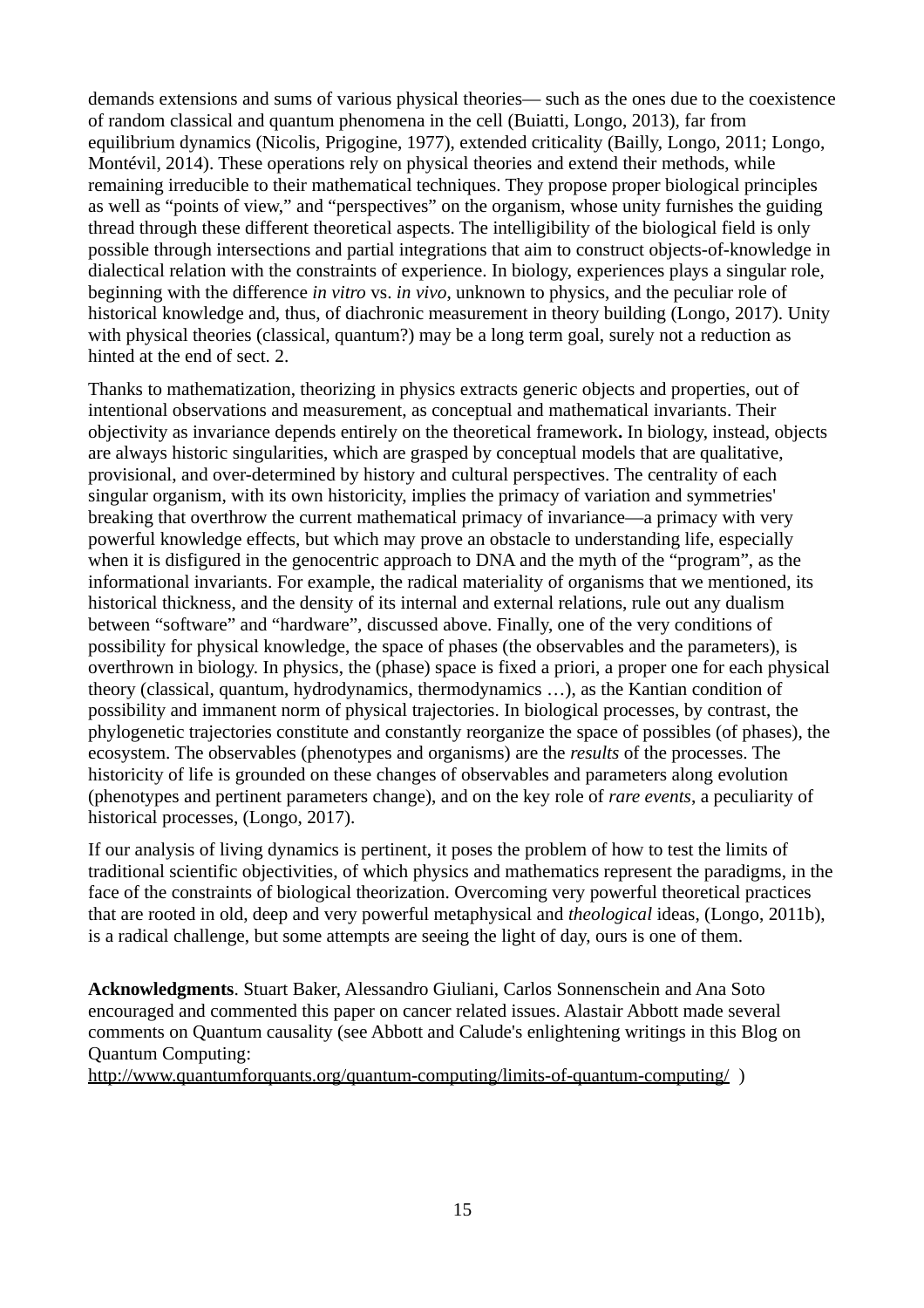#### **References** (Longo's (co-)authored papers are in<http://www.di.ens.fr/users/longo>)

- Aceto L., G. Longo, B. Victor (Editors), **The Difference between Concurrent and Sequential Computations,**  *Special issue,* [Mathematical Structures in Computer Science,](http://uk.cambridge.org/journals/msc/intro.htm) [Cambridge U. P.](http://uk.cambridge.org/), vol.13, n.4 - 5, 2003.
- Alshaya W, Mehta V, Wilson BA, Chafe S, Aronyk KE, Lu JQ. Low-grade ependymoma with late metastasis: autopsy case study and literature review. **Childs Nerv Syst.** 31(9) · May 2015.
- Anderson C. "The end of theory: The data deluge makes the scientific method obsolete" *WIRED*. 2008.
- Arani R, Bono I, Del Giudice E., Preparata G., QED coherence and the thermodynamics of water, **International Journal Physics** B9, 1813, 1995.
- Asperti A., Longo G.. **Categories, Types and Structures**. M.I.T. Press, 1991.
- Baccelli F., Mir-Omid Haji-Mirsadeghi, Ali Khezeli, Dynamics on Unimodular Random Graphs, on r [arXiv:1608.05940v1](https://arxiv.org/abs/1608.05940v1) [math.PR], 2016a.
- Baccelli F., Mir-Omid Haji-Mirsadeghi, "Point-Map-Probabilities of a Point Process and Mecke's Invariant Measure Equation", on [arXiv:1312.0287v3](https://arxiv.org/abs/1312.0287v3) [math.PR], 2016b.
- Bachelard G. **La Philosophie du non**, PUF, 1940.
- Bailly, F., Longo, G., **Mathematics and the natural sciences: the physical singularity of life***.* London: Imperial College Press, 2011 (original French version, Hermann, 2006).
- Baker S., "Recognizing Paradigm Instability in Theories of Carcinogenesis", **British Journal of Medicine & Medical Research,** 4(5): 1149-1163, 2014.
- Baker S., "A cancer theory kerfuffle can lead to new lines of research". **J. Natl. Cancer Inst**. 107, dju405, 2015.
- Barbaresco F., Mohammad-Djafari A. (Eds.) , **Information, Entropy and Their Geometric Structures**, MDPI, Basel & Beijing , 2015.
- Bezem M., J. W. Klop, R.. Roelde Vrijer. **Term Rewriting Systems.** Cambridge: Cambridge U. Press, 2003.
- Bizzarri M, Cucina A., "Tumor and the microenvironment: a chance to reframe the paradigm of carcinogenesis". **Biomed Res Intl.** 2014:934038, 2014.
- Boveri, T. **Zur Frage der Entstehung maligner Tumoren**. Jena: Gustov Fischer, 1914.
- Buiatti M., Longo G. "Randomness and Multi-level Interactions in Biology". In **Theory in Biosciences**, vol. 132, n. 3:139-158, 2013.
- Bravi B., Longo G. "The Unconventionality of Nature: Biology, from Noise to Functional Randomness" **Unconventional Computation and Natural Computation,** Springer LNCS 9252, Calude, Dinneen (Eds.), pp 3-34, 2015.
- Cairns, J. The origin of human cancers. Nature 289:353–357,1981.
- Calude C. **Information and randomness**. Springer-Verlag, Berlin, second edition, 2002.
- Calude C., Longo G. "Classical, Quantum and Biological Randomness as Relative Incomputability". *Invited Paper*, special issue of **Natural Computing**, Springer, to appear, 2015.
- Calude C., Longo G., "The Deluge of Spurious Correlations in Big Data". *In* **Found. of Science**, 1-18, March, 2016
- Chibbaro S., Rondoni l., Vulpiani A. **Reductionism, Emergence and Levels of Reality: The Importance of Being Borderline,** Springer, Berlin, 2015.
- Collins F., "Medical And Societal Consequences Of The Human Genome Project", **The New England J. of Medicine,** Jul y 1, 19 9 9.
- Cook LM, Hurst DR, Welch DR. "Metastasis suppressors and the tumor micro-environment." **Semin Cancer Biol.** 21(2):113–122, 2011.
- Creager A. N. et Gaudillière J.-P., "Meanings in Search of Experiments and *Vice-versa* : the invention of allosteric regulation in Paris and Berkeley, 1889-1968", **Historical Studies in the Phisical and Biological Sciences**, 27, 1- 89, 1996.
- Crick, F.H.C., "On Protein Synthesis". **Symp. Soc. Exp. Biol**. XII, 139-163, 1956.
- Danchin A., **The Delphic Boat. What genomes tell us**, Harvard University Press, 2003.
- Danchin A., "Bacteria as computers making computers", **Microbiology Review**, 33: 3–26, 2009.

Del Giudice E., Doglia S., Milani M., Vitiello G.: Spontaneous symmetry breakdown and boson condensation in biology, **Phys. Lett.**, 95A, 508, 1983.

- Del Giudice E., Doglia S., Milani M., Vitiello G.: Electromagnetic field and spontaneous symmetry breakdown in biological matter, **Nucl. Phys.,** B275, 185, 1986.
- Di Cosmo R., **Le hold-up planétaire**, Calmann-Lévy, Paris, 1998.
- Duncan A. "Aneuploidy, polyploidy and ploidy reversal in the liver". **[Semin Cell Dev Biol.](https://www.ncbi.nlm.nih.gov/pubmed/23333793)** Apr; 24(4):347-56, 2013. doi: 10.1016/j.semcdb.2013.01.003. Epub 2013 Jan 16.
- Elowitz, M. B.,Levine, A.J., Siggia, E., Swain, P.S.: "Stochastic Gene Expression in a Single Cell". **Science**, 297, 2002.
- von Eschenbach A., "NCI Sets Goal Of Eliminating Suffering And Death Due To Cancer By 2015", **J Natl Med Assoc.,** 95:637-639, 2003.
- Fox Keller E., **The century of the gene**, Harvard U. P., 2000.
- Fromion V., E. Leoncini, and P. Robert. Stochastic gene expression in cells: A point process approach. **SIAM Journal on Applied Mathematics**, 73(1):195–211, 2013.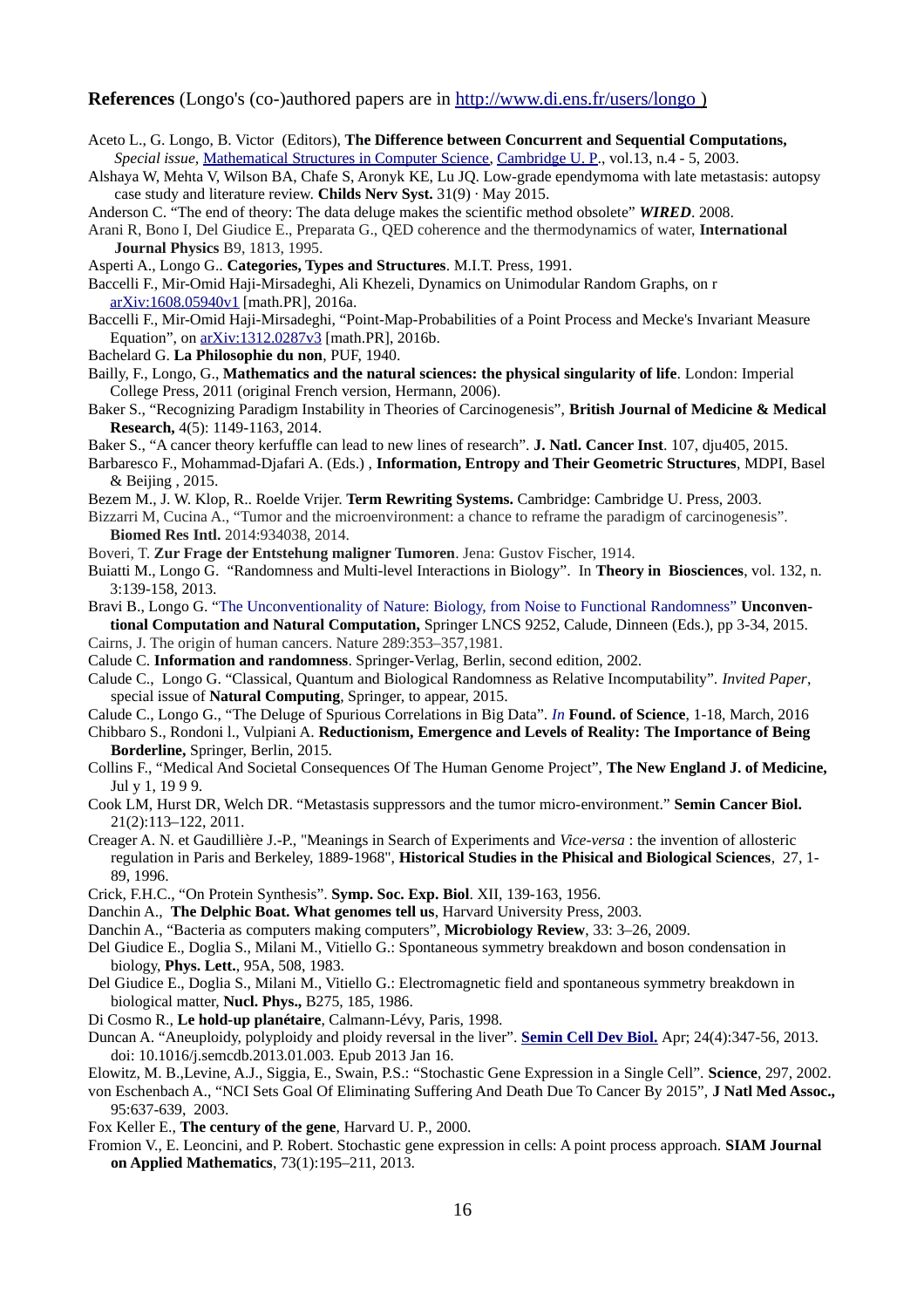Gerlinger M. et al (22 authors). "Intratumor Heterogeneity and Branched Evolution Revealed by Multiregion Sequencing", **Engl J Med** 366;10, march 8, 2012.

Gilbert W. "A vision of the Grail" *in* **The Code of Codes: Scientific and Social Issues in the Human Genome Project** (Daniel J. Kevles, Leroy E. eds) Harvard U.P., 1992.

Gillespie D. Exact stochastic simulation of coupled chemical reactions. **J. physical chemistry,** 81(25):2340–61, 1977.

Giuliani A., "Collective motions and specific effectors: a statistical mechanics perspective on biological regulation" **BMC Genomics**, 11(suppl 1):S2, 2010.

Gouyon P.h., Henry J.-P., Arnoud J., **Gene Avatars, The Neo-Darwinian Theory of Evolution**, Kluwer, 2002.

Griffiths, P.E., 2001, "Genetic Information: A Metaphor in Search of a Theory", **Philosophy of Science**, 68: 394–412.

Hanahan D, Weinberg R.A., "The hallmarks of cancer". **Cell,**100, 57–70, 2000.

Herrenschmidt Cl., **Les trois écritures**. Gallimard, 2007.

Huang S. "The war on cancer: lessons from the war on terror". **Front Oncol.** 4:293, 2014.

- Huang S., Jaurand MC, Kamp D., Whysner J. Heil T., "Role of Mutagenicity in Asbestos Fiber-Induced Carcinogenicity and Other Diseases", **[J Toxicol Environ Health](https://www.ncbi.nlm.nih.gov/pmc/articles/PMC3118525/)** [B Crit Rev.](https://www.ncbi.nlm.nih.gov/pmc/articles/PMC3118525/) Jan-Jun; 14(1-4): 179–245, 2011.
- Kato ., Scott M. Lippman, Keith T . Flaherty and Razelle Kurzrock, "The Conundrum of Genetic "Drivers" in Benign Conditions", **J Natl Cancer Inst,** 108 (8), 2016.
- Karp RD, Johnson KH, Buoen LC, Ghobrial HK, Brand I, Brand KG. "Tumorigenesis by Millipore filters in mice: histology and ultrastructure of tissue reactions as related to pore size". **J Natl Cancer Inst.** 51(4):1275-85, 1973.
- Kupiec, J.J., "A probabilistic theory for cell differentiation, embryonic mortality and DNA C-value paradox". **Specul Sci Technol** 6, 471-478, 1983.
- Kupiec J.-J., "A Chance-Selection Model for Cellular Differentiation", **Cells, Death & Differentiation**, 3, 385-390, 1996.
- Kuznetsov VA, Knott GD and Bonner RF: General statistics of stochastic process of gene expression in eukaryotic cells. Genetics, 161(3):1321–1332, 2002.
- Jacob F., "Leçon inaugurale", **Collège de France**, 7 mai 1965.
- Jaeger G., **Entanglement, information, and the interpretation of quantum mechanics,** Heildelberg: Springer, 2009.
- Longo G. *"*Incompletezza*" per* **"La Matematica"**, vol. 4, Einaudi, 2010 (English version downloadable).
- Longo G. "Reflections on Concrete Incompleteness," in **Philosophia Mathematica**, 19(3): 255-280, 2011.
- Longo G. "Mathematical Infinity "in prospettiva" and the Spaces of Possibilities". *In* **Visible**, Semiotics J., n. 9, 2011b.
- Longo G. "Science, Problem Solving and Bibliometrics". In **Use and Abuse of Bibliometrics**, Wim Blockmans et al. (eds), Portland Press, 2014.
- Longo G., "The consequences of Philosophy", **Glass-Bead** Web Journal, [http://www.glass-bead.org/article/the](http://www.glass-bead.org/article/the-consequences-of-philosophy/?lang=enview)[consequences-of-philosophy/?lang=enview,](http://www.glass-bead.org/article/the-consequences-of-philosophy/?lang=enview) 2015.
- Longo G., "A review-essay on reductionism: some reasons for reading *"Reductionism, Emergence and Levels of Reality. The Importance of Being Borderline"*, a book by S. Chibbaro, L. Rondoni, A. Vulpiani. **Urbanomic**, London,<https://www.urbanomic.com/document/on-the-borderline/>, May 8, 2016.
- Longo G., "How Future Depends on Past Histories and Rare Events in Systems of Life", *to appear,* **Foundations of Science,** 2017 (versione preliminare in italiano in *[Paradigmi](https://www.francoangeli.it/Riviste/Scheda_Rivista.aspx?idArticolo=54596)*, n. XXXIII, Agosto, 2015, Gagliasso e Sterpetti eds).
- Longo G., P. A. Miquel, C. Sonnenschein, A. Soto. "Is Information a proper observable for biological organization?" **Prog. Biophys. Mol. Biol.**, Vol. 109, Issue 3, pp. 108-114, August 2012.
- Longo G., Montévil M.. **Perspectives on Organisms: Biological Time, Symmetries and Singularities.** Dordrecht: Springer, 2014.
- Longo G., Montévil M., Sonnenschein C., Soto A.. "In Search of Principles for a Theory of Organisms", *in* **Journal of Biosciences**, Springer, pp. 955–968, 40(5), December, 2015.

Longo, G., Soto, A.M., "Why do we need theories?" **Prog. Biophys. Mol. Biol.**, 122, 4-10, Soto, Longo eds., 2016. Maffini, M.V., Calabro, J.M., Soto, A.M., Sonnenschein, C., "Stromal regulation of neoplastic development: Age-

- dependent normalization of neoplastic mammary cells by mammary stroma". **Am. J. Pathol.** 167, 1405-1410, 2005.
- Maltoni C, Lodi P, Masina A, *et al*. "Mesoteliomi negli operai di officine di grandi riparazioni (OGR) delle Ferrovie dello Stato italiane, esposti ad asbesto". Primo resoconto. **Acta Oncol**; 7: 159-86, 1986.
- Marinov, G.K., Williams, B.A., McCue, K., Schroth, G.P., Gertz, J., Myers, R.M., Wold, B.J., "From single-cell to cellpool transcriptomes: stochasticity in gene expression and RNA splicing". **Genome Res**. 24, 496-510, 2014.
- Martincorena I. et al. (15 more authors) "High burden and pervasive positive selection of somatic mutations in normal human skin", Science, Vol. 348 no. 6237 pp. 880-886, may 2015.
- Maynard-Smith J. "The idea of Information in Biology". **The Quarter Rev of Biology** 74: 495-400, 1999.

Microsoft <http://news.microsoft.com/stories/computingcancer/> accessed on 31/10/2016.

Monod J., **Le Hasard et la Nécessité**, PUF, 1970.

- Montévil M. Mossio M. "Closure of constraints in biological organisation", **Journal of Theoretical Biology**, vol. 372: 179-191, 2015.
- Montévil M., M. Mossio, A. Pocheville, G. Longo., "Theoretical principles for biology: Variation", **Prog. Biophys.**